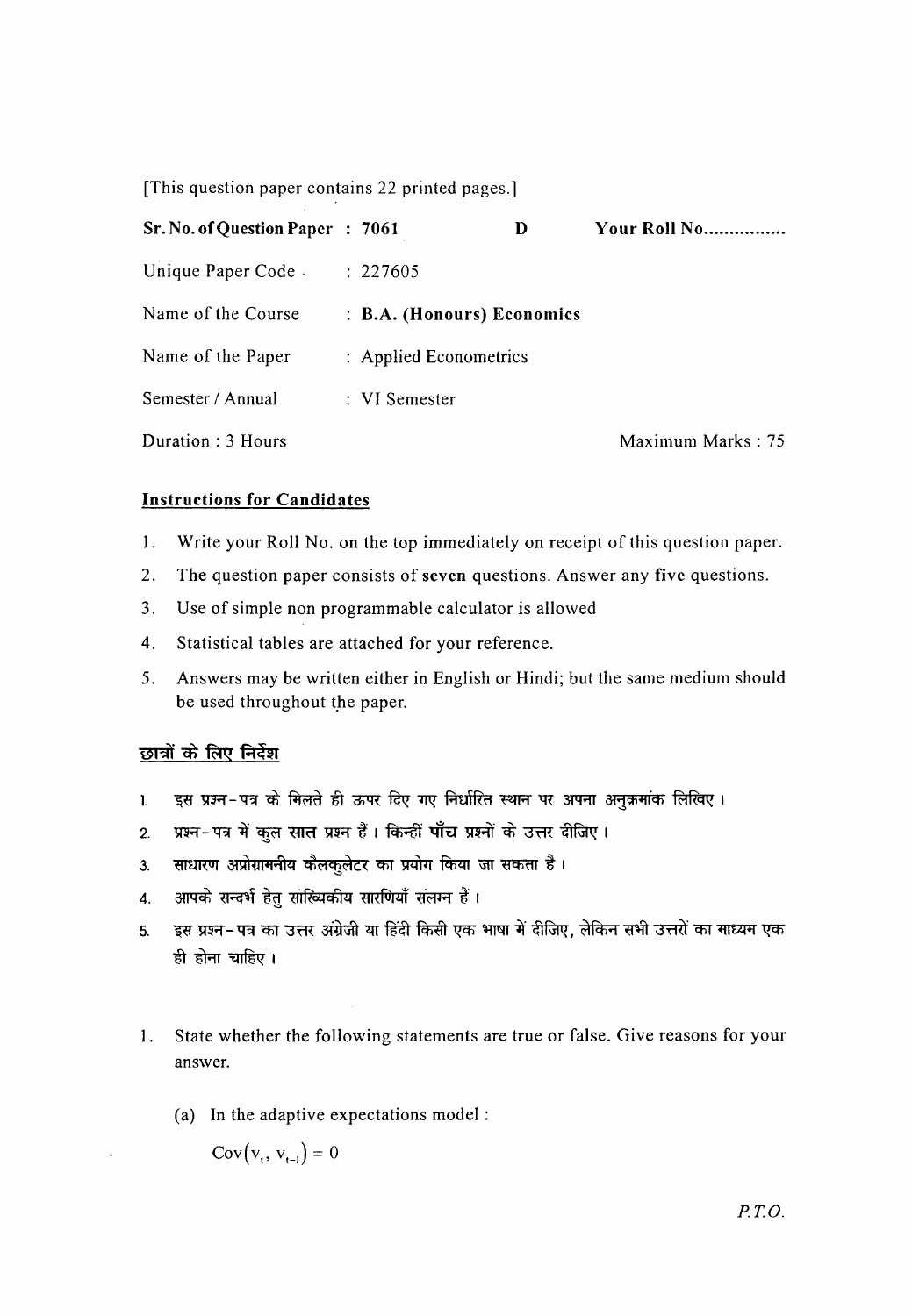- (b) We cannot include variables such as a city's distance from a river as explanatory variables in fixed effects within group estimation using panel data.
- (c) In the Hausman test, rejecting the null hypothesis  $H_0$ , means the error components model is preferred to fixed effects estimator.
- (d) If there are 10 candidate regressors and a researcher data-mines and selects 5 regressors, then the true level of significance.  $\alpha^*$ , is three times the nominal level of significance,  $\alpha$ .
- (e) In the linear regression model in matrix notation :  $y = \mathbf{X}\boldsymbol{\beta} + \mathbf{u}$ , we cannot obtain the vector of estimated coefficients,  $\hat{\beta} = (X'X)^{-1}X'y$ , if there is perfect collinearity among the X's.  $(3 \times 5=15)$

बताइए की निम्नलिखित वाक्य सही है या गलत। अपने उत्तर के लिए कारण दीजिए।

(क) एडेण्टिव उपेक्षित मॉडल में:

 $Cov(v_1, v_{i-1}) = 0$ 

- (ख) पैनल डेटा का उपयोग करते हुए, समूह आकलन के भीतर तय प्रभाव में व्याख्यात्मक चर के रूप नें एक नदी से एक शहर की दूरी जैसे चर को हम शामिल नहीं कर सकते ।<br>म
- (ग) हॉसमन परीक्षण में, नल परिकल्पना  $\rm H_{_0}$  को खारिज करने का अर्थ है, कि त्रुटि घटकों मॉडल को तय प्रभाव एस्टिमेटर से पसंद किया जाता है।
- (घ) यदि यहाँ 10 प्रत्याशी रिगरेसर तथा एक शोधकर्ता डेटा माईनस व 5 रिगरेसरों का चयन करता है, तो महत्व का वास्तविक स्तर  $\alpha^*$ , महत्व के सांकेतिक स्तर ' $\alpha^*$  से तीन गना होगा।
- (ङ) एक रेखीय प्रतिगमन मॉडल में एक मैट्रिक्स नोटेशन:  $y = \mathbf{X}\boldsymbol{\beta} + \mathbf{u}$ , हम अनुमानित गुणंकों  $\hat{\beta} = (X'X)^{-1} X'y$  के वेक्टर प्राप्त नहीं कर सकते, यदि X's के बीच पूर्ण समरेखिकता होती है ।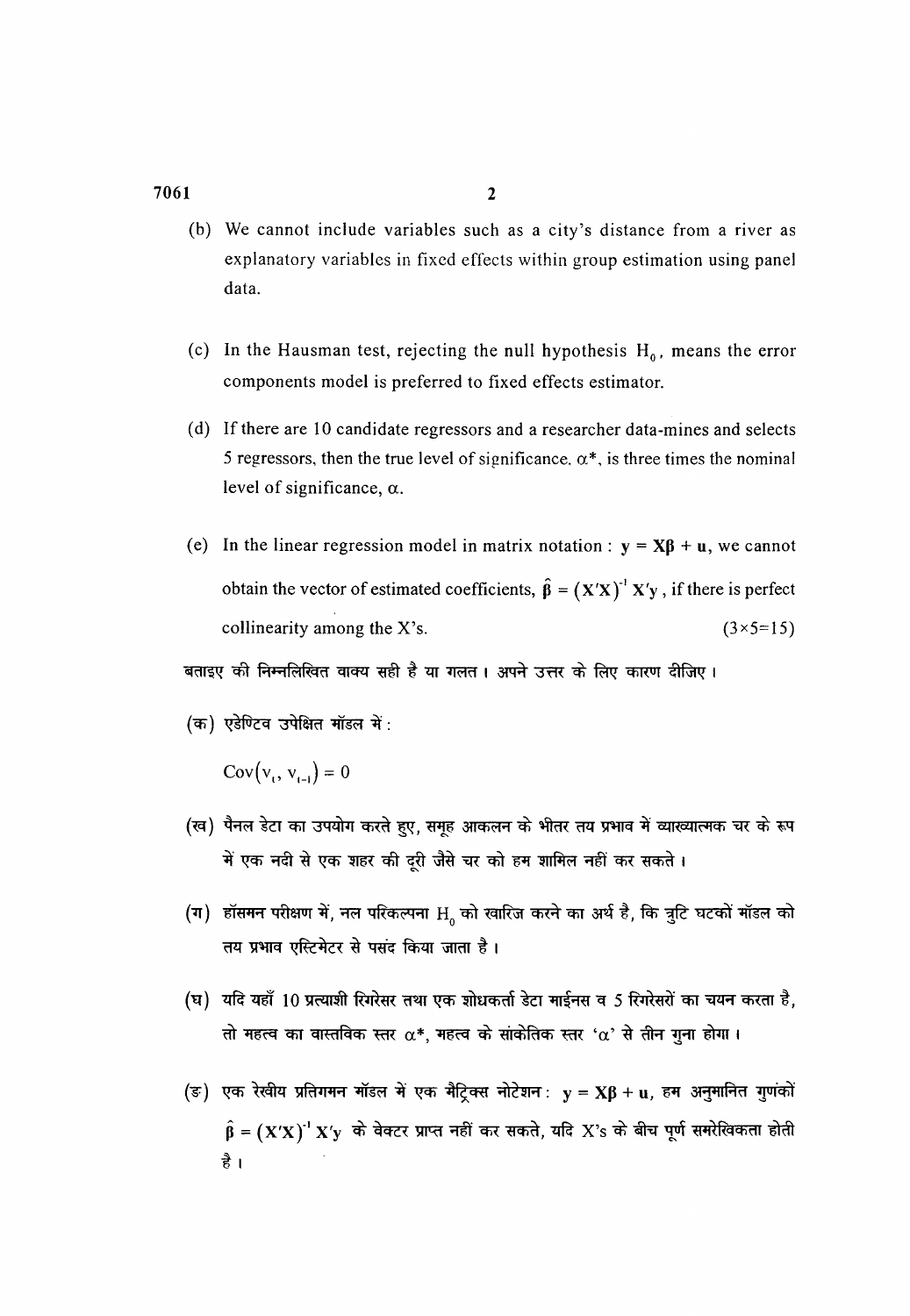- 2. (a) Consider the regression model  $Y_i = \beta_1 + \beta_2 X_{2i} + \beta_3 X_{3i} + u_i$  where  $i = 1, 2, \dots, n$ . Assume the u<sub>i</sub> satisfy the classical OLS assumptions.
	- (i) Write the regression model in matrix notation clearly defining all matrices.
	- (ii) Using matrix algebra calculate  $\hat{\beta}$  and var-cov $(\hat{\beta})$ , if Y, X<sub>2</sub> and X<sub>3</sub> take values given by the vectors:  $Y = (3, -3, 1, -1), X<sub>2</sub> = (1, 0, -1, 0)$ and  $X_1 = (1, 0, 1, -2)$ .
	- (iii) Write down  $\mathbb{R}^2$  using matrix notation and find its value. (8)
	- (b) In the regression model  $Y_i = \beta_0 + \beta_1 X_i + u_i$ , let Z be an instrumental variable (IV) for X.
		- (i) State and explain the conditions that should be satisfied for Z to be an IV.
		- (ii) Now assume the  $u_i$  satisfy the usual OLS assumptions including  $cov(X, u) = 0$ . What are the consequences for statistical inference regarding  $\beta_1$  of using IV estimation rather than OLS in this case? (7)
	- (क) एक प्रतिगमन मॉडल  $Y_i = \beta_1 + \beta_2 X_{2i} + \beta_3 X_{3i} + u_i$  पर विचार करें। जहाँ  $i = 1, 2, \dots, n$  $\,$  मानिए की  $\,$ u<sub>i</sub> क्लासिकल OLS की मान्यताओं को सन्तुष्ट करता है।
		- $(i)$  सभी मैटिक्स को स्पष्ट रूप से परिभाषित करते हुए, मैटिक्स संकेतन में प्रतिगम मॉडल को लिखिए ।
		- (ii) मैट्रिक्स बीजगणित का उपयोग करके  $\hat{\bf \beta}$  व  ${\rm var-cov}\big(\hat{\bf \beta}\big)$  की गणना करें, यदि  ${\rm Y, X,}$ व  $X_3$  वेक्टरों : Y = (3, -3, 1, -1),  $X_2 = (1, 0, -1, 0)$  व  $X_3 = (1, 0, 1, -2)$  द्वारा दिए हुए मूल्य लेतें हैं।
		- (iii) मैट्रिक्स नोटेशन का उपयोग करते हुए R<sup>2</sup> को लिखिए तथा इसका मूल्य ज्ञात करें।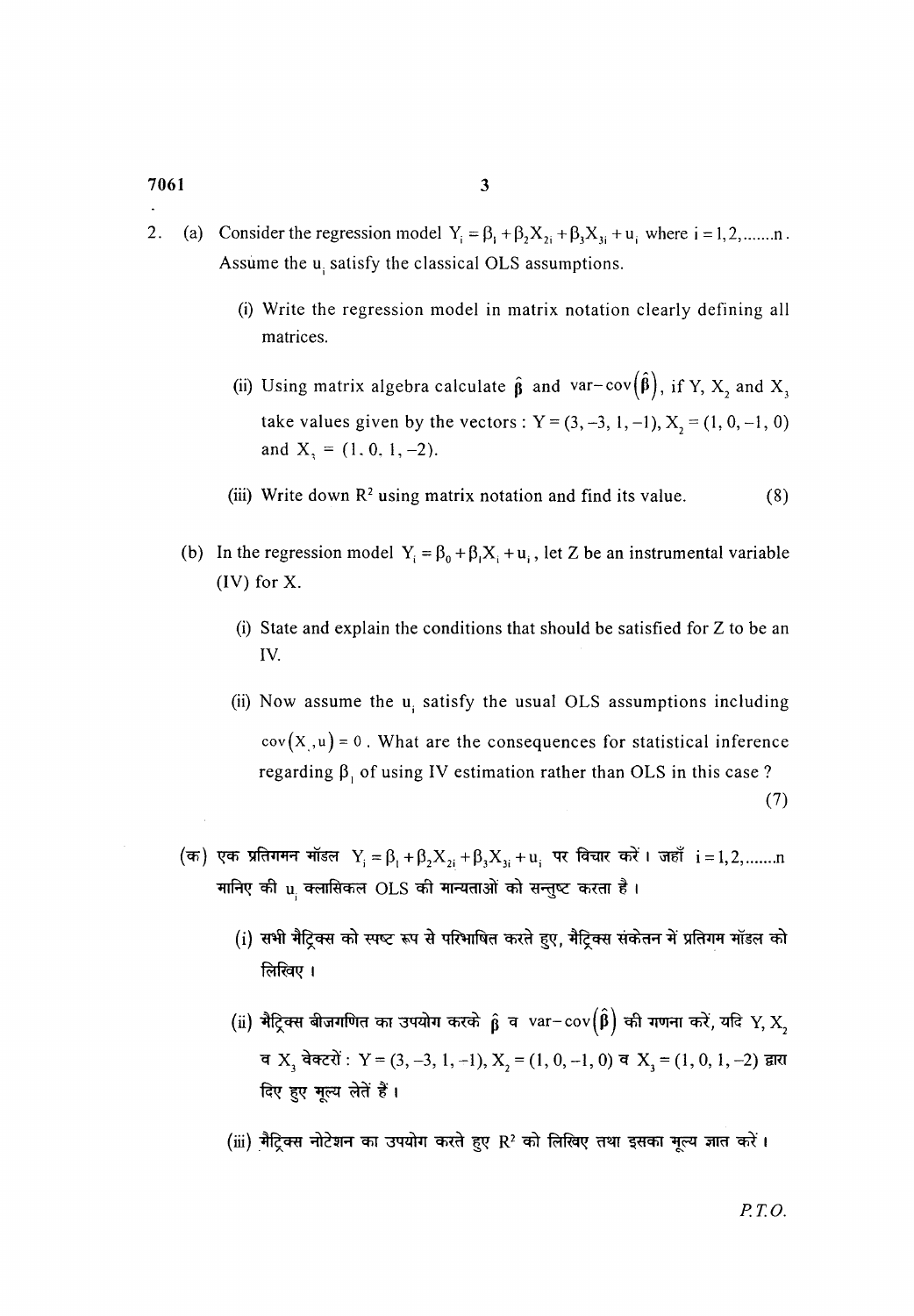(ख) प्रतिगमन मॉडल Y =  $\beta_0 + \beta_1 X_1 + u_2$  में, मान लीजिए की X के लिए Z एक वाद्य चर है।

- (i)  $Z$  के एक IV बने रहने के लिए सन्तुष्ट कि जाने वाली सभी शर्तों को बताइए तथा व्याख्या करें।
- (ii) अब मानिए की  $u_i cov(X_i, u) = 0$  सहित सभी सामान्य OLS मान्यताओं को सन्तुष्ट करता है। इस मामले में OLS की बजाए, β के IV अनुमान का उपयोग करने में सांख्यिकी निष्कर्ष के लिए क्या परिणाम रहे हैं ?
- 3. (a) Using panel data the fixed effects regression model is :

$$
Y_{it} = \beta_{1i} + \beta_2 X_{2it} + \beta_3 X_{3it} + u_{it} \text{ where } i = 1.2, \dots, N \text{ and } t = 1, 2, \dots, T.
$$

Suppose that the idiosyncratic errors  $u_i$  have zero mean, constant variance  $\sigma_{\rm u}^2$  and there is no autocorrelation across cross section and time series units. Show that first differencing induces negative serial correlation of a certain value between adjacent differences  $\Delta u_{i}$  and  $\Delta u_{i+1}$  and find this value. (7)

(b) To study the rate of growth of population in a certain country over the period 1970-1995, the following model was estimated; (t- ratios are given in brackets)

Model 1 : 
$$
\ln(\widehat{Pop})_t = 4.73 + 0.024t
$$
  
  $t = (781.25) (54.71)$ 

Model 2:  $ln(Pop)$ , = 4.77 + 0.015t - 0.075D<sub>t</sub> + 0.011D<sub>t</sub>t  $t = (2477.92)(34.01)(-17.03)(25.54)$ 

where Pop = population in millions,  $t = trend$  variable, and  $D_t = 1$  for observations beginning in 1978 and zero before 1978 and 1n stands for natural logarithm.

(i) In model 1, what is the rate of growth of population over the sample period?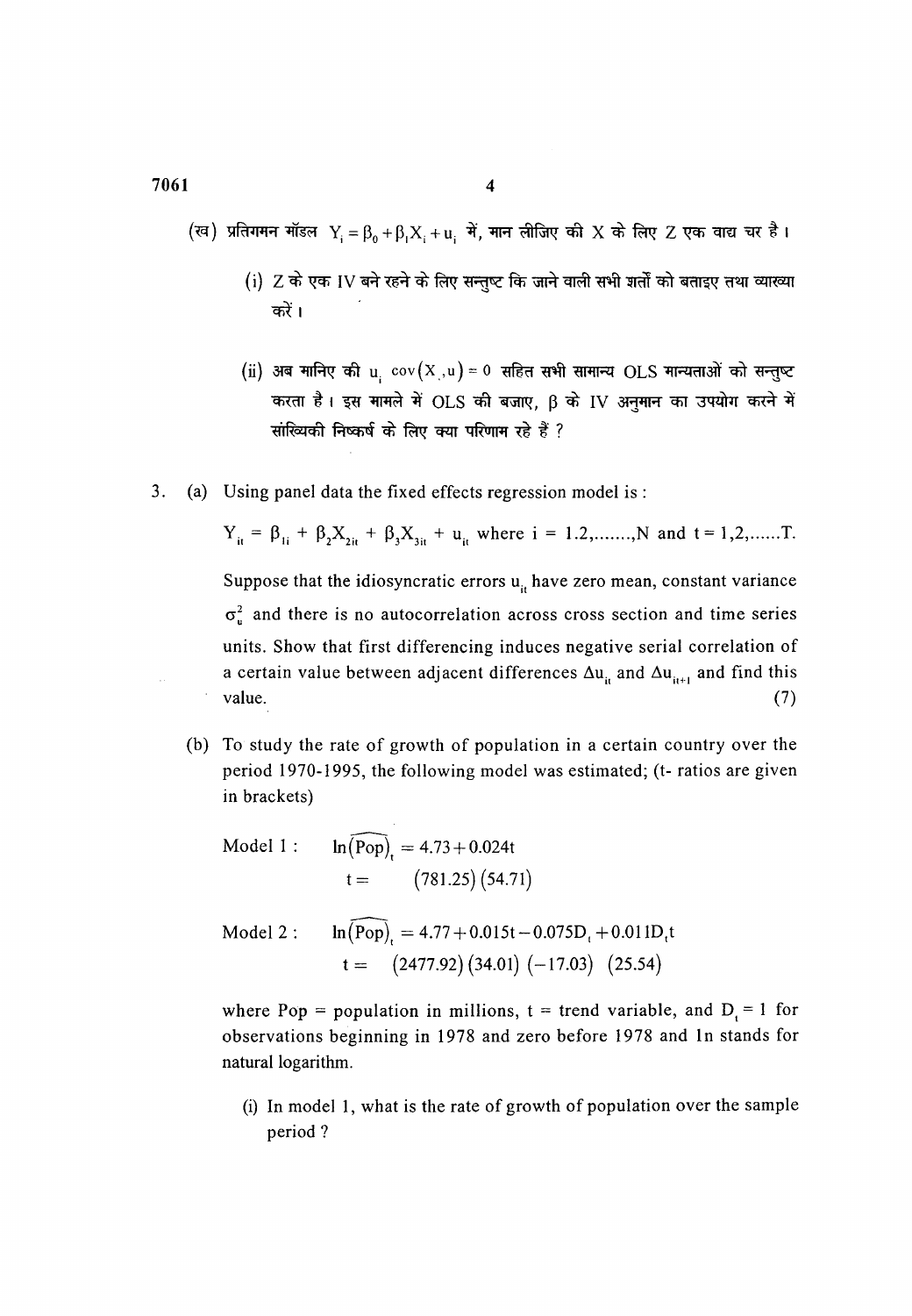- (ii) Are the population growth rates statistically different pre- and post-1978? Explain. Jf they are different, what are the growth rates for I970-77 and I978-1995?
- (iii) Suppose you were to test whether the population growth rates for three time periods, namely 1970-77, 1978-86 and I987-95 are statistically different. How would you rewrite the model above ? Write down the regression model and explain how it could be used for this purpose. (8)
- (क) पैनल डेटा का उपयोग करते हुए स्थायी प्रभाव प्रतिगमन मॉडल यह है:

$$
Y_{it} = \beta_{1i} + \beta_2 X_{2it} + \beta_3 X_{3it} + u_{it} \text{ and } i = 1, 2, \dots, N \text{ and } t = 1, 2, \dots, T.
$$

मान लीजिए की विशेष स्वभाव त्रुटियों u, का माध्य शून्य, स्थायी विचरण  $\sigma_{\sf u}^2$  तथा समय शृंखला व क्रॉस सेक्शन इकाईयों में स्वतः सह−सम्बन्ध नहीं है। दर्शाइए की प्रथम विभिन्नत, ∆u<sub>"</sub> व  $\Delta u_{_{\text{jet}}}$  के संलग्न भिन्नता के बीच एक निश्चित मूल्य के ऋणात्मक स्वत: सह-सम्बन्ध को प्रेरित करता है तथा इस मूल्य को ज्ञात करें।

(ख) एक निश्चित देश में 1970-1995 की समय अवधि पर जनसंख्या की संवृद्धि की दर का अध्ययन करने के लिए, निम्नलिखित मॉडल को अनुमानित किया गया : (t- अनुपात बेरेकिट में दिये गए हैं)

$$
\begin{aligned}\n\text{H} \cdot \text{H} \cdot \text{H} \cdot \text{H} \cdot \text{H} \cdot \text{H} \cdot \text{H} \cdot \text{H} \cdot \text{H} \cdot \text{H} \cdot \text{H} \cdot \text{H} \cdot \text{H} \cdot \text{H} \cdot \text{H} \cdot \text{H} \cdot \text{H} \cdot \text{H} \cdot \text{H} \cdot \text{H} \cdot \text{H} \cdot \text{H} \cdot \text{H} \cdot \text{H} \cdot \text{H} \cdot \text{H} \cdot \text{H} \cdot \text{H} \cdot \text{H} \cdot \text{H} \cdot \text{H} \cdot \text{H} \cdot \text{H} \cdot \text{H} \cdot \text{H} \cdot \text{H} \cdot \text{H} \cdot \text{H} \cdot \text{H} \cdot \text{H} \cdot \text{H} \cdot \text{H} \cdot \text{H} \cdot \text{H} \cdot \text{H} \cdot \text{H} \cdot \text{H} \cdot \text{H} \cdot \text{H} \cdot \text{H} \cdot \text{H} \cdot \text{H} \cdot \text{H} \cdot \text{H} \cdot \text{H} \cdot \text{H} \cdot \text{H} \cdot \text{H} \cdot \text{H} \cdot \text{H} \cdot \text{H} \cdot \text{H} \cdot \text{H} \cdot \text{H} \cdot \text{H} \cdot \text{H} \cdot \text{H} \cdot \text{H} \cdot \text{H} \cdot \text{H} \cdot \text{H} \cdot \text{H} \cdot \text{H} \cdot \text{H} \cdot \text{H} \cdot \text{H} \cdot \text{H} \cdot \text{H} \cdot \text{H} \cdot \text{H} \cdot \text{H} \cdot \text{H} \cdot \text{H} \cdot \text{H} \cdot \text{H} \cdot \text{H} \cdot \text{H} \cdot \text{H} \cdot \text{H} \cdot \text{H} \cdot \text{H} \cdot \text{H} \cdot \text{H} \cdot \text{H} \cdot \text{H} \cdot \text{H} \cdot \text{H} \cdot \text{H} \cdot \text{H} \cdot \text{H} \cdot \text{H} \cdot \text{H} \cdot \text{H} \cdot \text{H} \cdot \text{H} \cdot \text{H} \cdot \text{H} \cdot \text{H
$$

$$
t = (2477.92)(34.01)(-17.03)(25.54)
$$

जहाँ Pop = जनसंख्या लाखों में, t = ट्रेन्ड चर तथा D, = 1 1978 में आरम्भ होने वाली अवलोकनों के लिए व शून्य 1978 से पहले के लिए तथा In का अर्थ प्राकृतिक लॉंगरिदम है।

(i) मॉडल 1 में सेम्पल समय अवधि पर जनसंख्या की वृद्धि की दर क्या है ?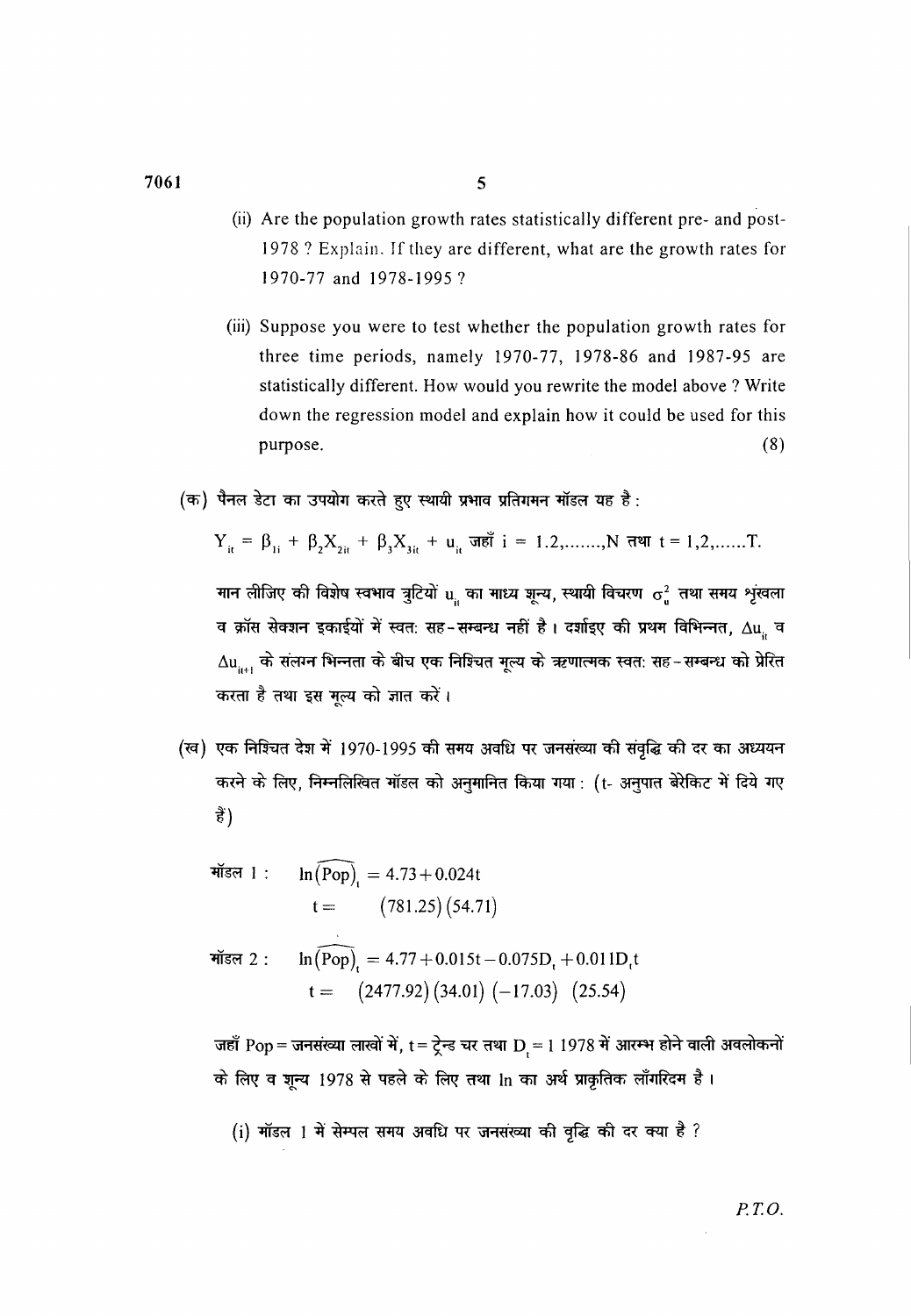(ii) क्या 1978 से पूर्व व बाद में जनसंख्या वृद्धि दरें सांख्यिकीय रूप से भिन्न है ? समझाइए । यदि यह भिन्न है, तो 1970-77 व 1978-1995 के लिए वृद्धि दर क्या है ?

- $(iii)$  मान लीजिए की आप को यह परीक्षण करना है की तीन समय अवधियों के नमत: 1970-77, 1978-86 व 1987-95 के लिए जनसंख्या वृद्धि दरें सांख्यिकीय रूप से भिन्न है। आप ऊपर दिए गए मॉडल को पन: कैसे लिखेंगे ? प्रतिगमन मॉडल लिखिए और समझाइए इसे इस उद्देश्य के लिए कैसे उपयोग किया जाए।
- 4. (a) Consider a simple regression model to estimate the effects of personal computer (PC) ownership on college grade point average(GPA) for final year students at a university :

$$
GPA_i = \beta_0 + \beta_1 PC_i + u_i
$$

where PC<sub>i</sub> is a binary variable indicating PC ownership.

- (i) Explain why PC ownership may be correlated with  $u_i$ ?
- (ii) Explain why PC is likely to be related to parent's annual income. Does this mean that parental income is a good IV for PC ? Why or why not?
- (iii) Suppose that, two years ago, the university gave grants to buy computers to half of the incoming students, and the students who received the grants were randomly chosen. Explain how you would use this information to construct an instrumental variable for PC.  $(7)$
- (b) Consider the distributed lag (DL) model :

$$
Y_{t} = \alpha + \beta_{0}X_{t} + \beta_{1}X_{t-1} + \beta_{2}X_{t-2} + ... + u_{t}
$$

- (i) What a priori restrictions are imposed on the  $\beta$  coefficients in the Koyck model ?
- (ii) Describe the Koyck transformation to show how the DL model can be transformed to an estimable model.

7061 6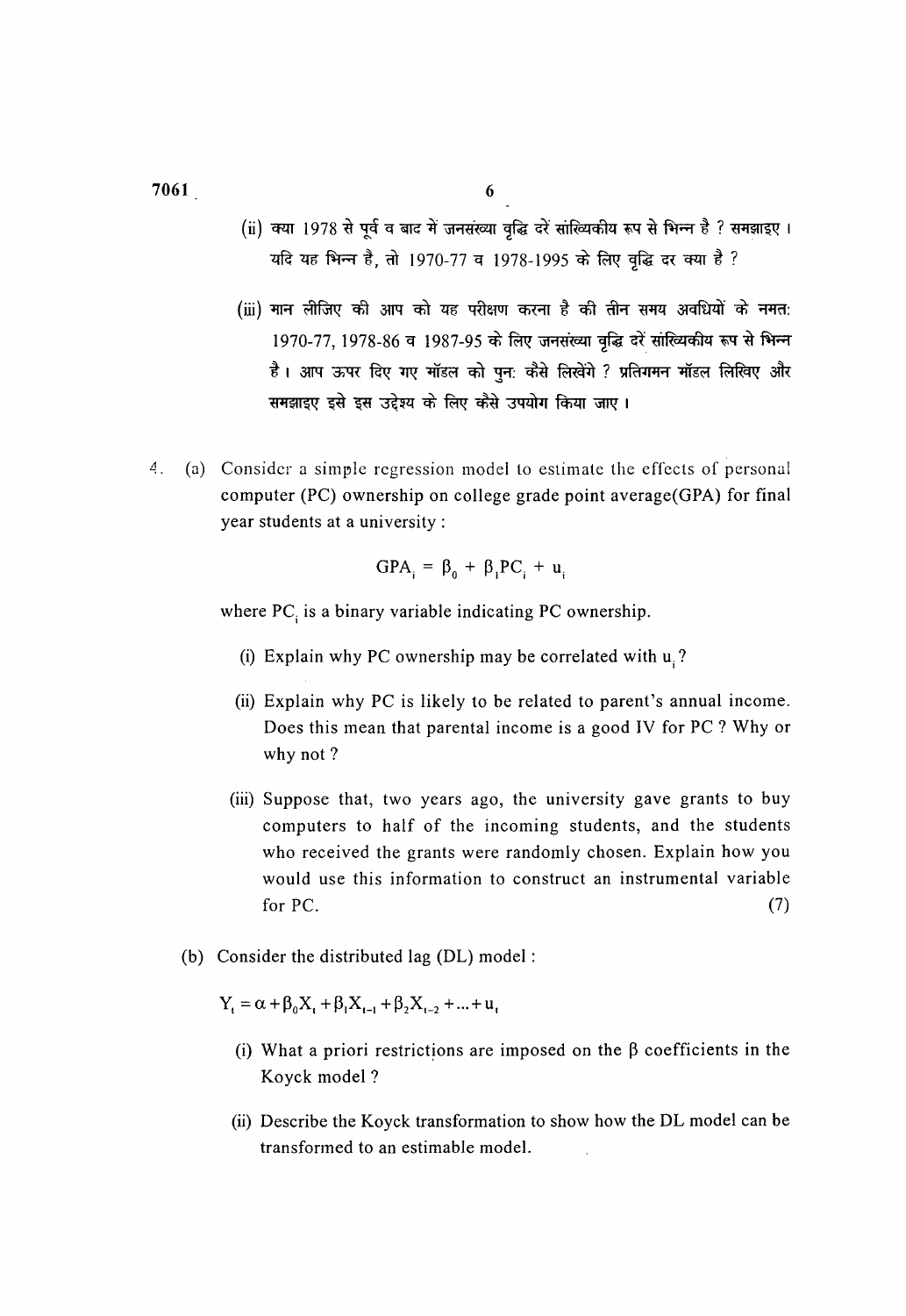- (iii) If u<sub>t</sub> satisfy the standard OLS assumptions, state and derive the features of the transformed disturbance term  $v_i$ . What are the implications for OLS estimation?  $(8)$
- (क) एक विश्वविद्यालय के अंतिम वर्ष के छात्रों के लिए ग्रेड पाईंट औसत (GPA) पर परॅसनल कम्प्यूटर (PC) के स्वामित्व के प्रभाव को अनुमानित करने के लिए सरल प्रतिगमन मॉडल पर विचार करें :

$$
GPA_i = \beta_0 + \beta_1 PC_i + u_i
$$

जहाँ PC एक द्वियर है जो PC के स्वामित्व को अंकित करता है।

- (i) समझाइए क्यों PC का स्वामित्व, u से सह-सम्बन्धित हो सकता है ?
- (ii) समझाइए क्यों PC के माता-पिता की वार्षिक आय से सम्बन्धित होने की संभावना है। क्या इसका यह अर्थ है की माता-पिता की आय PC के लिए एक अच्छा JV है ? क्यों या क्यों नहीं ?
- (iii) मान लीजिए की दो साल पहले विश्वविद्यालय के आधे आगामी छात्रों को कम्प्यूटर का क्रय करने के लिए ग्रान्ट दी तथा जिन छात्रों को ग्रांट प्राप्त हुई उन्हें बेतरबीब ढंग से चुना गया। समझाइए कैसे आप PC के लिए एक सहायक चर का निर्माण करने में इस सूचना का उपयोग करेंगें।
- (ख) डिस्ट्रिबयुटिड लैग (DL) मॉडल पर विचार करें:

 $Y_i = \alpha + \beta_0 X_i + \beta_1 X_{i-1} + \beta_2 X_{i-2} + ... + u_i$ 

- (i) कॉयक मॉडल में  $\beta$  गुणंक पर क्या प्राथमिकता प्रतिबन्ध लगाए गए ?
- (ii) DL मॉडल को एक अनुमान योग्य मॉडल में रूपान्तरित कैसे किया जाता है, को दर्शाने के लिए, कॉयक रूपान्तरण मॉडल की व्याख्या करें।
- (iii) यदि u मानक OLS मान्यताओं को सन्तुष्ट करता है, तो रूपान्तरित उपद्रव चर v की विशेषताओं को व्यूत्पन्न करें तथा बताइए OLS अनुमान के लिए भावार्थ क्या होंगें ?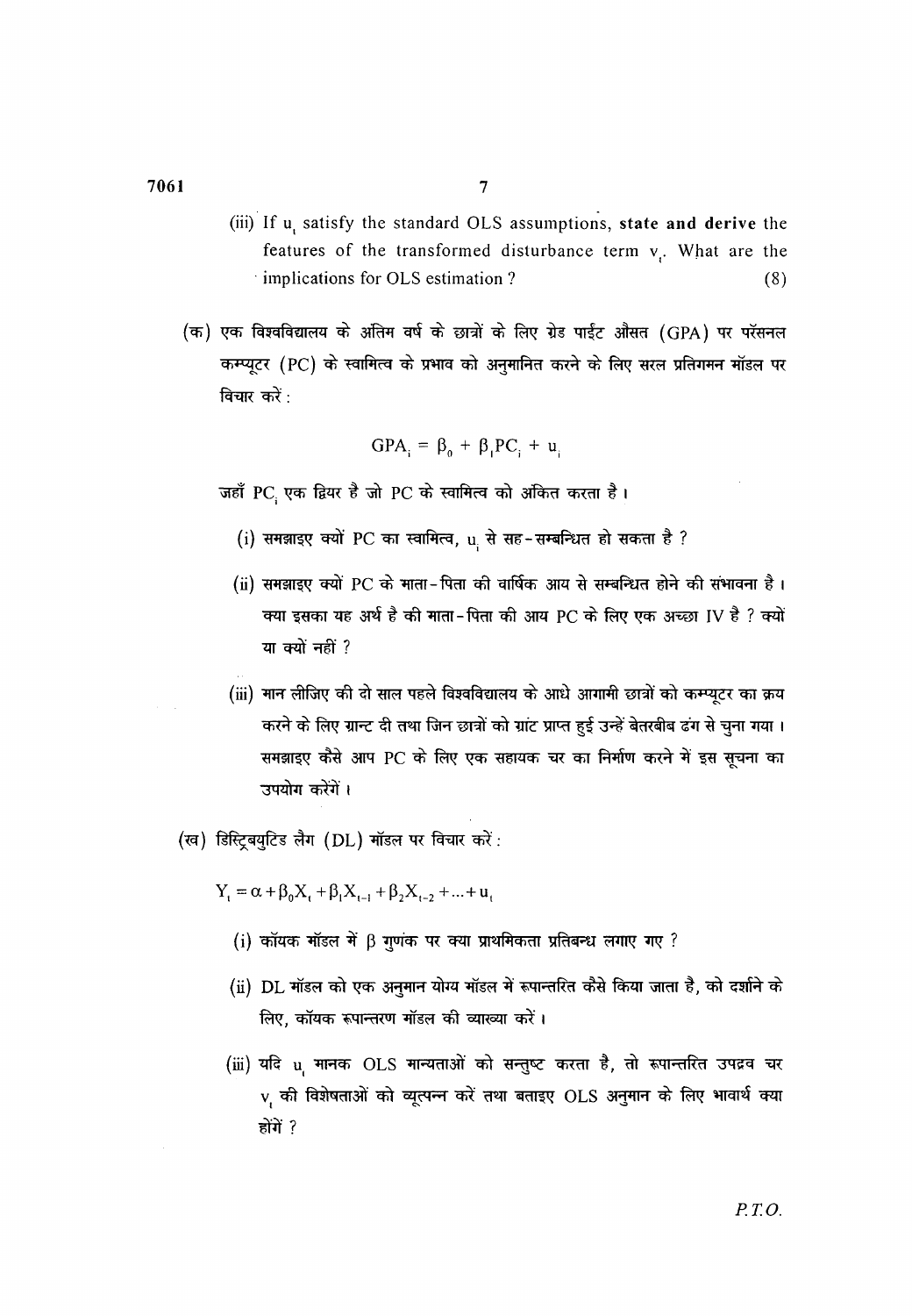- 5. (a) Consider the regression model:  $Y_i = \beta_1 + \beta_2 x_i + u_i$ , where  $x_i = X_i \overline{X}$  and  $i = 1, 2, \ldots$  n and assume the CLRM assumptions are satisfied.
	- (i) Write the model using matrix notation, clearly defining all matrices.
	- (ii) Derive the  $\hat{\beta}$  vector and the var-cov( $\hat{\beta}$ ) matrix.
	- (iii) Discuss the unbiasedness properties of  $\hat{\beta}$ . (7)
	- (b) The regression model postulated is :

$$
Y_t^* = \beta_0 + \beta_1 X_t + u_t
$$

where  $Y_t^*$  is the desired or long-run business expenditure for new plant and equipment,  $X_t$  is sales and t represents time. Using the stock adjustment model, and data on fixed plant and equipment in manufacturing and sales for the period 1970-1991, the following results were obtained :

| Dependent variable: Y,<br><b>Method: Least Squares</b><br>Observations 1971-1991 (T = 21) |             |                    |          |                 |  |  |  |  |
|-------------------------------------------------------------------------------------------|-------------|--------------------|----------|-----------------|--|--|--|--|
|                                                                                           | coefficient | std. error         | t-ratio  | p-value         |  |  |  |  |
| const                                                                                     | $-15.1040$  | 4,72945            | $-3.194$ | $***$<br>0.0050 |  |  |  |  |
| $X_t$                                                                                     | 0.629273    | 0.0978191          | 6.433    | 4.70e-06 ***    |  |  |  |  |
| $Y_t(-1)$                                                                                 | 0.271676    | 0.114858           | 2.365    | **<br>0.0294    |  |  |  |  |
| Mean dependent var.                                                                       | 109.2167    | S.D. dependent var |          | 51.78550        |  |  |  |  |
| Sum squared resid.                                                                        | 690.5208    | S.E. of regression |          | 6.193728        |  |  |  |  |
| R-squared                                                                                 | 0.987125    | Adjusted R-squared |          | 0.985695        |  |  |  |  |
| F(2, 18)                                                                                  | 690.0561    | $P-value(F)$       |          | $9.72e-18$      |  |  |  |  |
| Log-likelihood                                                                            | $-66.47341$ | Akaike criterion   |          | 138.9468        |  |  |  |  |
| Schwarz criterion                                                                         | 142.0804    | Hannan-Quinn       |          | 139.6269        |  |  |  |  |
| Rho                                                                                       | 0.229740    | Durbin-Watson      |          | 1.518595        |  |  |  |  |

(i) Show how the stock adjustment model's hypothesis regarding  $Y_t^*$  has been used to transform the model into an autoregressive model. Write down the transformed model and outline its features.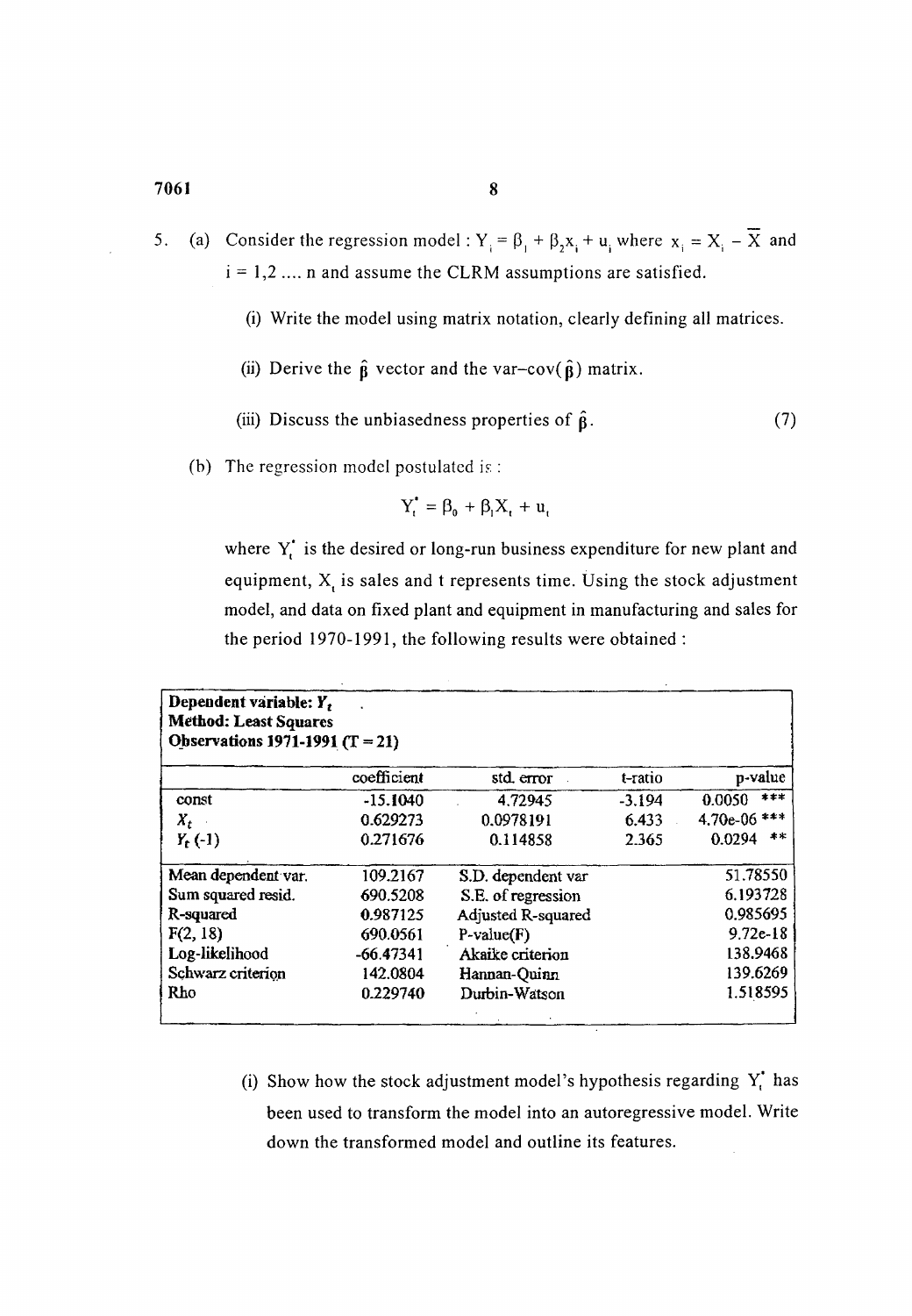- (ii) What is the estimated coefficient of adjustment? Explain what it means.
- (iii) Write down the estimated long- and short- run demand functions for expenditure on new plant and equipment. (8)
- (क) प्रतिगमन मॉडल :  $Y_i = \beta_1 + \beta_2x_i + u_i$  पर विचार करें । जहाँ  $x_i = X_i \overline{X}$  तथा  $i = 1,2~....$  n और मानिए की CLRM मान्यताएँ सन्तुष्ट हो रही है।<br>''
	- $(i)$  मैट्रिक्स नोटेशन का उपयोग करके मॉडल लिखें, जो सभी मैट्रिक्स को स्पष्ट रूप से परिभाषित करता है।
	- (ii)  $\hat{\beta}$  वेक्टर तथा var-cov( $\hat{\beta}$ ) मैट्रिक्स को व्युत्पन्न करें।
	- (iii)  $\hat{\beta}$  की निष्पक्षता विशेषताओं की चर्चा करें।
- $(\overline{\mathfrak{c}}\overline{\mathfrak{q}})$  बनाया गया प्रतिगम मॉडल निम्न है:

$$
Y_t^* = \beta_0 + \beta_1 X_t + u_t
$$

जहाँ  $Y_t^*$  नए प्लांट व उपकरणों के लिए वांछित या दीर्घावधि व्यापार व्यय है,  $X_t$  बिक्री है तथा<br>t समय को दर्शाता है । स्टॉक समायोनत मॉडल, विनिर्माण में स्थायी प्लांट व उपकरणों पर डेटा तथा समयावधि 1970-1991 के लिए बिक्री का उपयोग करके, निम्नलिखित परिणाम प्राप्त हुए हैं:

| Dependent variable: Y,<br><b>Method: Least Squares</b><br>Observations 1971-1991 (T = 21) |             |                    |          |                 |  |  |  |  |
|-------------------------------------------------------------------------------------------|-------------|--------------------|----------|-----------------|--|--|--|--|
|                                                                                           | coefficient | std. error         | t-ratio  | p-value         |  |  |  |  |
| const                                                                                     | $-15.1040$  | 4.72945            | $-3.194$ | $***$<br>0.0050 |  |  |  |  |
| $X_t$ .                                                                                   | 0.629273    | 0.0978191          | 6.433    | 4.70e-06 ***    |  |  |  |  |
| $Y_t(-1)$                                                                                 | 0.271676    | 0.114858           | 2.365    | **<br>0.0294    |  |  |  |  |
| Mean dependent var.                                                                       | 109.2167    | S.D. dependent var |          | 51.78550        |  |  |  |  |
| Sum squared resid.                                                                        | 690.5208    | S.E. of regression |          | 6.193728        |  |  |  |  |
| R-squared                                                                                 | 0.987125    | Adjusted R-squared |          | 0.985695        |  |  |  |  |
| F(2, 18)                                                                                  | 690.0561    | $P-value(F)$       |          | $9.72e-18$      |  |  |  |  |
| Log-likelihood                                                                            | $-66,47341$ | Akaike criterion   |          | 138.9468        |  |  |  |  |
| Schwarz criterion                                                                         | 142.0804    | Hannan-Quinn       |          | 139.6269        |  |  |  |  |
| Rho                                                                                       | 0.229740    | Durbin-Watson      |          | 1.518595        |  |  |  |  |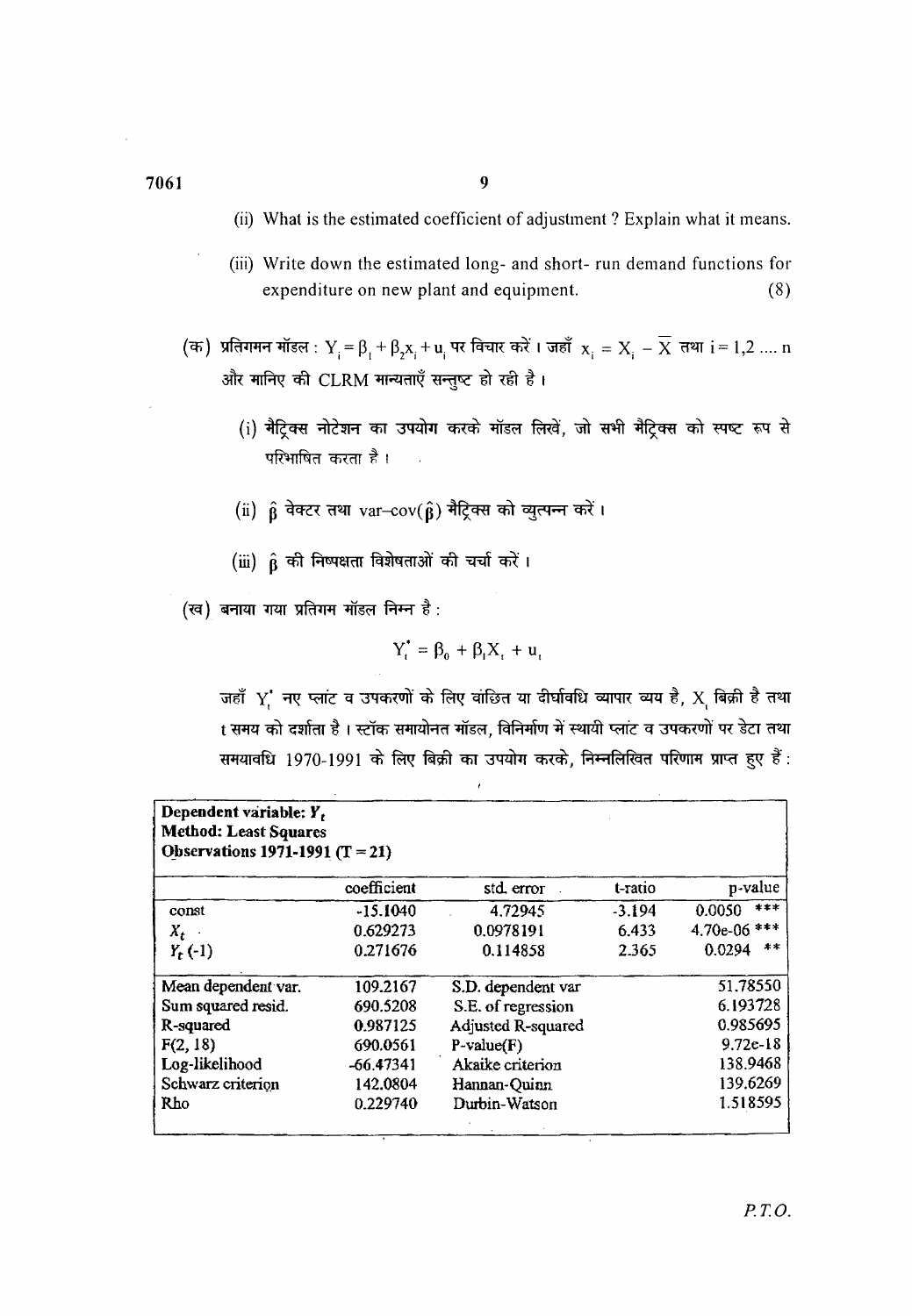- (i) दर्शाइए कैसे Y के संदर्भ में स्टॉक समायोजन मॉडल की परिकल्पनाओं को दिए गए मॉडल को एक ऑटो प्रतिगामी मॉडल में रूपान्तरित करने के लिए उपयोग किया गया है। रूपान्तरित मॉडल लिखें तथा इसकी विशेषताओं का प्रारूप बताइए।
- (ii) समायोजन का अनुमानित गुणक क्या है ? समझाइए इसका क्या अर्थ है ?
- $(iii)$  नए प्लांट व उपकरणों पर व्यय के लिए, अनुमानित दीर्घकालीन व अल्पकालीन मांग फलनों को लिखिए।
- 6. (a) Consider the following regression results for a model of consumer's expenditure on food using quarterly data from  $1985(Q1)$  to  $1994(Q2)$ .

$$
\widehat{\ln \text{Cons}}_t = 2.717238 + 0.414366 \ln \text{Disp}_t
$$
  

$$
t = (4.712091) \qquad (3.281340)
$$
  

$$
R^2 = 0.230230
$$

where

 $lnConst =$ 

logarithm of a consumer's expenditure on food in million Rs at constant 1992 prices and

 $\frac{1}{2}$ 

 $\sim$   $\sim$ 

 $lnDisp_t = logarithm$  of disposable income in million Rs at constant 1992 prices To check for model misspecification, Ramsey's RESET test was used and the following results were obtained using  $\widehat{lnCons}^2$  as an additional regressor.

$$
\widehat{\ln \text{Cons}}_{t} = -204.0133 - 204.4012 \ln \text{Disp}_{t} + 53.74842 \widehat{\ln \text{Cons}}_{t}^{2}
$$

 $t = (-4.602369)$   $(-4.654470)$   $(4.663918)$ 

 $R^2 = 0.525270$ 

- (i) Describe the Ramsey RESET test procedure for model misspecification.
- (ii) What are your conclusions regarding model misspecification on the basis of the test?  $(9)$
- (b) (i) Explain why a proxy variable for an omitted variable cannot be a good instrumental variable.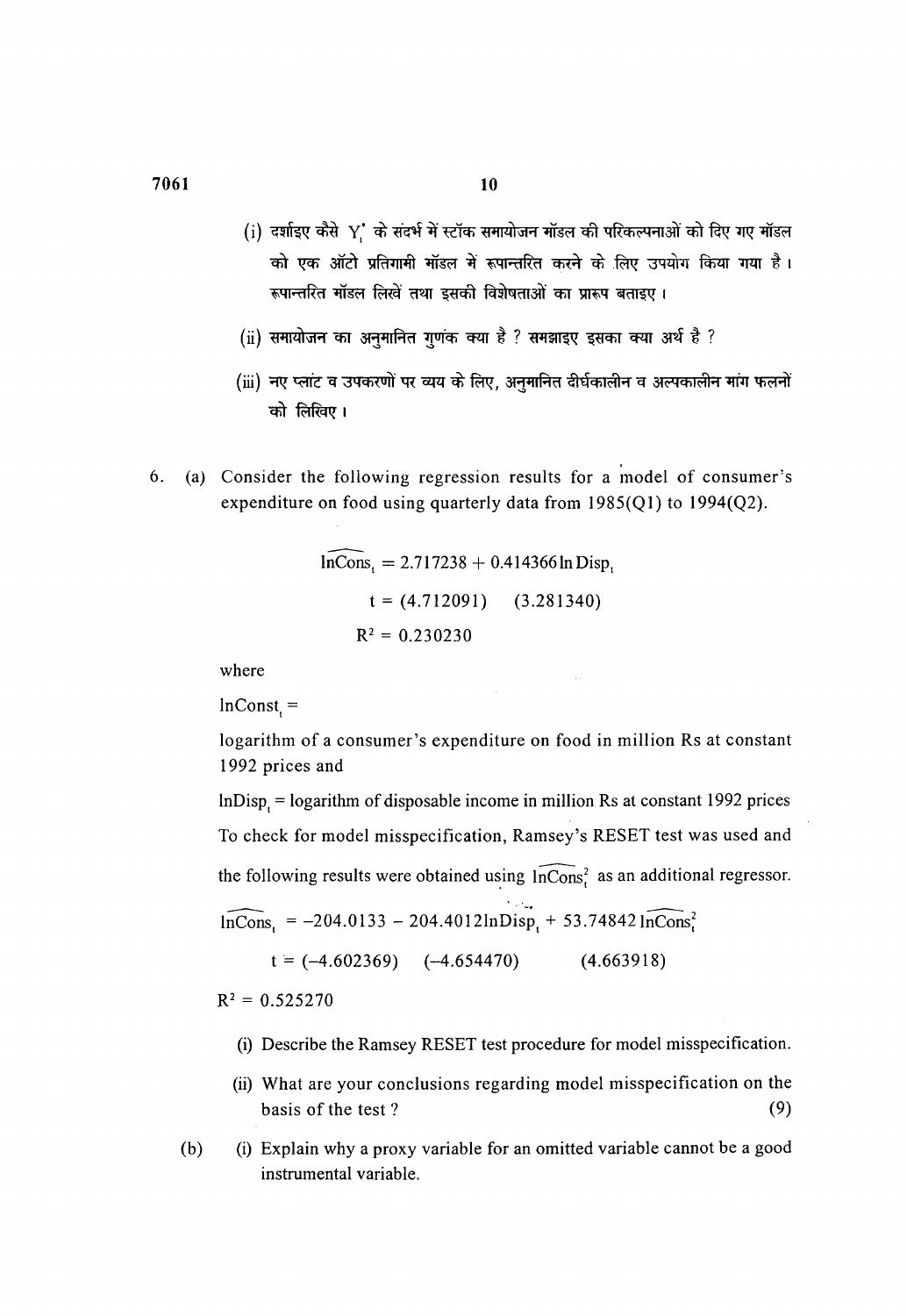- (ii) The Granger causality test is a test of precedence rather than a test of causality. Do you agree? Explain. (6)
- $($ क) 1985(Q1) से 1994(Q2) से तीमाही डेटा का उपयोग करके, खाद्य पर उपभोक्ता के व्यय के एक मॉडल के लिए निम्नलिखित प्रतिगमन परिणामों पर विचार करें :

$$
\widehat{\ln \text{Cons}}_t = 2.717238 + 0.414366 \ln \text{Disp}_t
$$
  

$$
t = (4.712091) \quad (3.281340)
$$
  

$$
R^2 = 0.230230
$$

जहाँ lnConst<sub>,</sub> = 1992 की स्थिर कीमतों पर लाखों रुपयों में खाद्य पर उपभोक्ता के व्यय का लॉगरिदम है । तथा  $\mathrm{InDisp}_t = 1992$  की स्थिर कीमतों पर लाखों रुपयों में प्रोज्य आय का लॉगरिदम है ।

मॉडल के गलत विशेष विवरण की जाँच करने के लिए, रामसेय के RESET परिक्षण का उपयोग किया गया तथा  $\widehat{\text{lnCons}^2}$  को एक अतिरिक्त रिग्रेसर के रूप में उपयोग करके निम्नलिखित परिणाम प्राप्त हुए है।

$$
\widehat{\ln \text{Cons}}_{t} = -204.0133 - 204.4012 \ln \text{Disp}_{t} + 53.74842 \widehat{\ln \text{Cons}}_{t}^{2}
$$

 $t = (-4.602369)$   $(-4.654470)$   $(4.663918)$ 

 $R^2 = 0.525270$ 

- $(i)$  मॉडल के गलत विशेष विवरण के लिए रामसेय के RESET परिक्षण प्रक्रिया की व्याख्या करें ।
- (ii) परिक्षण के आधार पर मॉडल के गलत विशेष विवरण के संदर्भ में आपके क्या निष्कर्ष *t?*
- (ख) (i) समझाइए क्यों एक प्रॉक्सी चर, लुप्त चर के लिए एक अच्छा सहायक चर नहीं हो सकता ।
	- (ii) ग्रेन्जर कॉजेलिटि परिक्षण, एक कॉजेलिटि परिक्षण की बजाय एक अधिमान का परीक्षण है। क्या आप सहमत हैं ? समझाइए ।

7061 11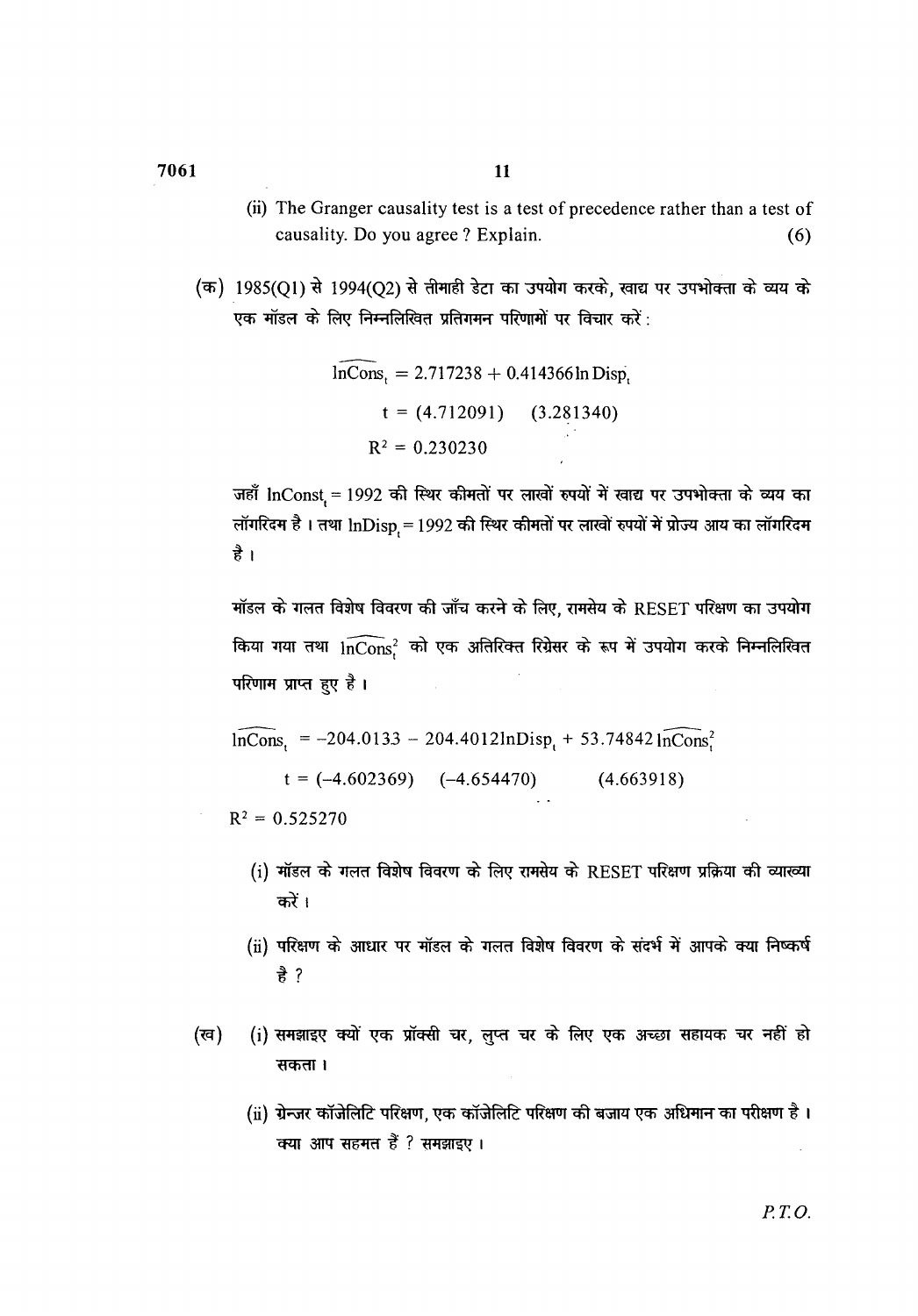7. (a) Assume that the true population regression equation is :

$$
Y_i = \beta_1 + \beta_2 X_i + u_i
$$

Assume further that the assumptions of the CLRM are satisfied but we are unable to observe the actual values of Y. The observed values of  $Y^*$  differ from the actual values as follows :

$$
Y_i^* = Y_i + \epsilon_i
$$

where  $\varepsilon_i$  denotes the measurement error in Y<sub>i</sub>. The model estimated. is therefore

$$
Y_i^* = (\beta_1 + \beta_2 X_i + u_i) + \varepsilon_i
$$

Show that the estimated slope coefficient is an unbiased estimator of the true  $\beta$ . What is the effect of measurement errors in the dependent variable on

$$
\text{var}\left(\widehat{\beta_2}\right)
$$
? State the necessary assumptions clearly. (6)

- (b) (i) Why is fixed effects least squares dummy variable (FELSDV) model better than pooled OLS when using panel data? Compare the two methods of estimation.
	- (ii) Based on hourly compensation rate in manufacturing in US dollars, Y(in per cent) and the civilian unemployment rate, X(index, 1992= 1 00) for Canada, the United Kingdom and the United States for the period 1980-2006 the model postulated is :

$$
Y_{it} = \beta_1 + \beta_2 X_{it} + u_{it}
$$

Table 1 gives the pooled regression results and Table 2 gives the results using fixed effects least squares dummy variable method (FELSDV). Table 2 also gives the results of the test for differing cross section intercepts. *Describe the test and the conclusions from it regarding pooled and FELSDV models for the panel data in this exercise.*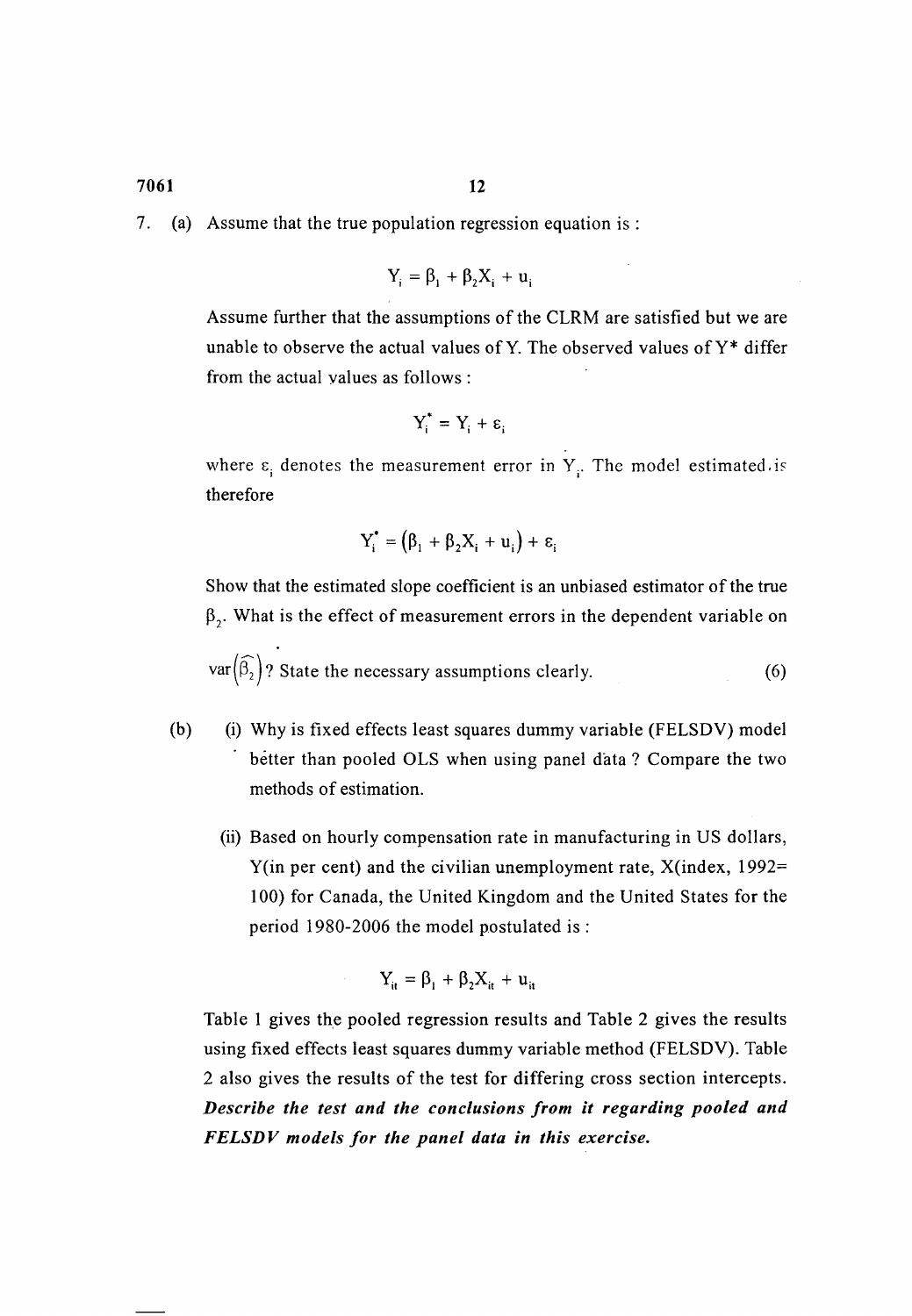$\hat{\mathcal{A}}$ 

| Table 1 |  |
|---------|--|

| ٠.<br>Model 1: Pooled OLS, using 81 observations<br><b>Included 3 cross-sectional units</b><br>Time-series length $= 27$<br>Dependent variable: comp |                    |             |                           |                 |  |  |  |
|------------------------------------------------------------------------------------------------------------------------------------------------------|--------------------|-------------|---------------------------|-----------------|--|--|--|
|                                                                                                                                                      | Coefficient        | Std. Error  | t-ratio                   | p-value         |  |  |  |
| Const                                                                                                                                                | 184.441            | 10.3233     | 17.87                     | $1.78e-029$ *** |  |  |  |
| Un                                                                                                                                                   | $-11.6030$         | 1.32775     | $-8.739$                  | $3.15e-013$ *** |  |  |  |
|                                                                                                                                                      | Mean dependent var | 97.56173    | S.D. dependent var        | 34.87909        |  |  |  |
| Sum squared resid                                                                                                                                    |                    | 49486.39    | S.E. of regression        | 25.02818        |  |  |  |
| R-squared                                                                                                                                            |                    | 0.491530    | <b>Adjusted R-squared</b> | 0.485093        |  |  |  |
| F(1, 79)                                                                                                                                             |                    | 76.36796    | $P-value(F)$              | 3.15e-13        |  |  |  |
| Log-likelihood                                                                                                                                       |                    | $-374.7417$ | Akaike criterion          | 753.4834        |  |  |  |
| Schwarz criterion                                                                                                                                    |                    | 758.2723    | Hannan-Quinn              | 755.4047        |  |  |  |
| rho                                                                                                                                                  |                    | 0.840386    | Durbin-Watson             | 0.268755        |  |  |  |
|                                                                                                                                                      |                    |             |                           |                 |  |  |  |

 $\bar{\mathcal{A}}$ 

 $\hat{\boldsymbol{\beta}}$ 

| Model 2: Fixed-effects, using 81 observations<br>Included 3 cross-sectional units<br>Time-series length $= 27$<br>Dependent variable: comp |                                                                               |                                                                                                          |          |                                                                                                                                            |                                                                                    |  |  |  |
|--------------------------------------------------------------------------------------------------------------------------------------------|-------------------------------------------------------------------------------|----------------------------------------------------------------------------------------------------------|----------|--------------------------------------------------------------------------------------------------------------------------------------------|------------------------------------------------------------------------------------|--|--|--|
|                                                                                                                                            | coefficient                                                                   | std. error                                                                                               | t-ratio  | p-value                                                                                                                                    |                                                                                    |  |  |  |
| const                                                                                                                                      | 193.868                                                                       | `11.3930                                                                                                 | 17.02    | $8.27e-028$ ***                                                                                                                            |                                                                                    |  |  |  |
| un                                                                                                                                         | $-12.8621$                                                                    | 1.47651                                                                                                  | $-8.711$ | 4.32e-013 ***                                                                                                                              |                                                                                    |  |  |  |
| Mean dependent var<br>Sum squared resid<br>R-squared<br>F(3, 77)<br>Log-likelihood<br>Schwarz criterion<br>tho                             |                                                                               | 97.56173<br>47245.91<br>0.514551<br>27.20529<br>-372.8652<br>763.3083<br>0.792163                        |          | S.D. dependent var<br>S.E. of regression<br><b>Adjusted R-squared</b><br>$P-value(F)$<br>Akaike criterion<br>Hannan-Quinn<br>Durbin-Watson | 34.87909<br>24.77061<br>0.495637<br>$4.23e-12$<br>753.7305<br>757.5732<br>0.326033 |  |  |  |
|                                                                                                                                            | Test for differing group intercepts -<br>Test statistic: $F(2, 77) = 1.82574$ | Null hypothesis: The groups have a common intercept<br>with p-value = $P(F(2, 77) > 1.82574) = 0.168004$ |          |                                                                                                                                            |                                                                                    |  |  |  |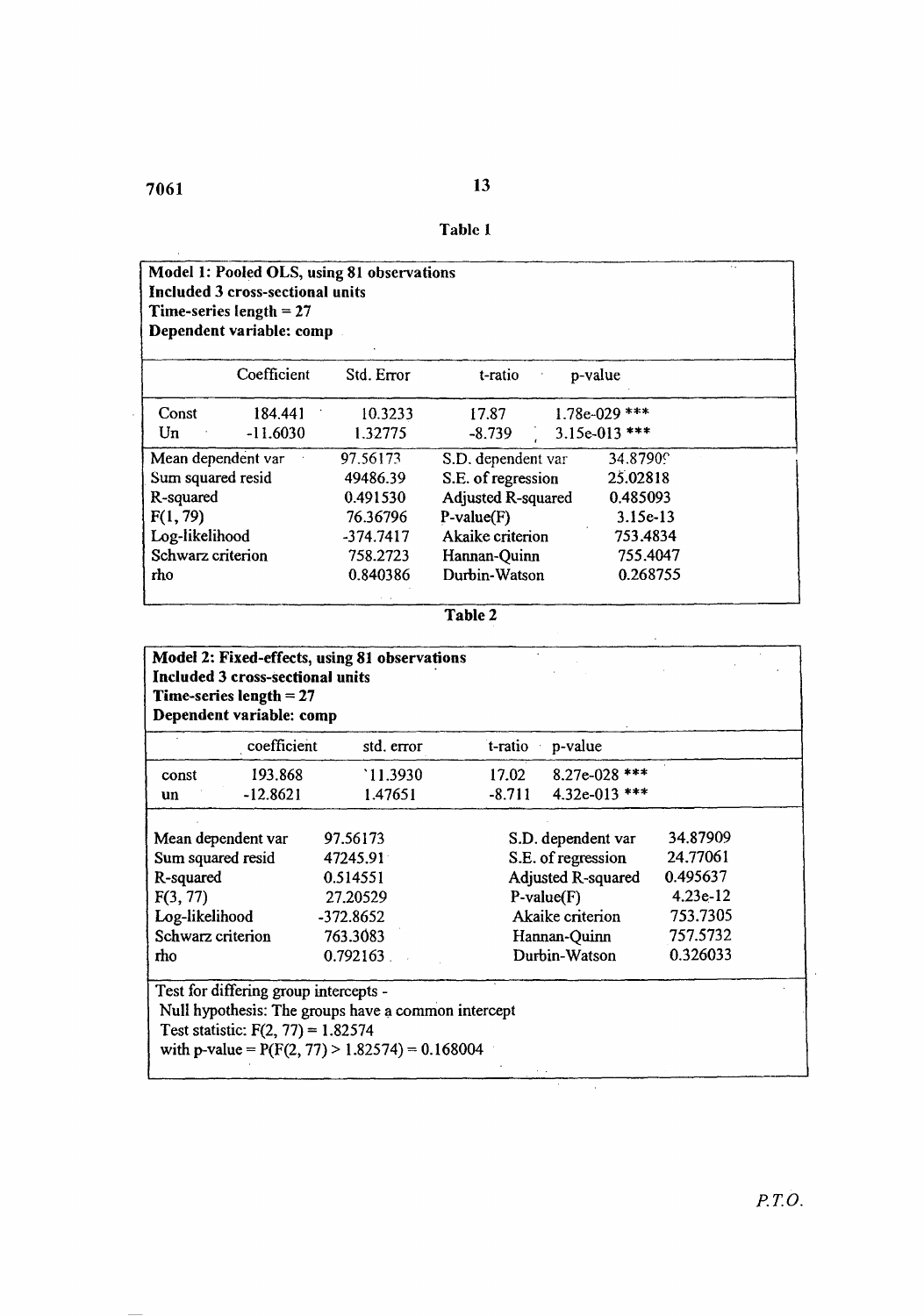7061

 $(\sigma)$  गानिए की वास्तविक जनसंख्या प्रतिगमन समीकरण निम्नलिखित है:

$$
Y_i = \beta_1 + \beta_2 X_i + u_i
$$

और यह भी मानिए की CLRM की मान्यताएँ सन्तुष्ट हुई है, परन्तु हम Y के वास्तविक मूल्य को देखने में असमर्थ है। Y\* के देखे गए मूल्य, वास्तविक मूल्यों से निम्नलिखित प्रकार से भिन्न है :

$$
Y_i^* = Y_i + \varepsilon_i
$$

जहाँ  $\varepsilon$ , Y में मापन त्रुटि को अंकित करता है, इसलिए अनुमानित मॉडल निम्न है:

$$
Y_i^* = (\beta_1 + \beta_2 X_i + u_i) + \varepsilon_i
$$

दर्शाइए की अनुमानित ढलान गुणक, वास्तविक  $\boldsymbol{\beta}_2$  का एक निष्पक्ष अनुमान है,  $\textsf{var}\big(\widehat{\beta_2}\big)$  पर निर्भर चर में माप त्रुटियों का क्या प्रभाव है ? अनिवार्य मान्यताओं को स्पष्ट रूप से बताइए।

- (ख) (i) जब पैनल डेटा का उपयोग करते हैं, तो क्यों स्थिर प्रभाव लिस्ट स्कैयर डमी चर (FELSDV) मॉडल, एक पुल्लड OLS से अधिक बेहतर है ? अनुमान की दोनों विधियों की तुलना करें।
	- (ii) समयावधि 1980-2006 के लिए यूनाईटिड स्ट्रेस, यूनाईटिड किंगड्म तथा कॅनाडा के लिए सिविलियन बेरोज़गारी दर, X (सूचकांक 1992 = 100) विनिर्माण में प्रति घंटा क्षति पूर्ति US डॉलर में के आधार पर बनाया गया मॉडल निम्न है:

$$
Y_{it} = \beta_1 + \beta_2 X_{it} + u_{it}
$$

तालिका-1 पूल्लड प्रतिगमन परिणामों को दर्शाती है तथा तालिका-2 स्थिर प्रभाव लिस्ट स्कैयर डमी चर (FELSDV) मॉडल का उपयोग करके परिणाम दर्शाती है। तालिका–2 विभिन्न क्रॉस सेक्शन ईन्टरसेप्टस के लिए परिक्षण के परिणामों को भी दर्शाती है। इस अभ्यास में पैनल डेटा के लिए पूल्लड व FELSDV मॉडलों के संदर्भ में इस से प्राप्त निष्कर्ष तथा परीक्षण की व्याख्या करें।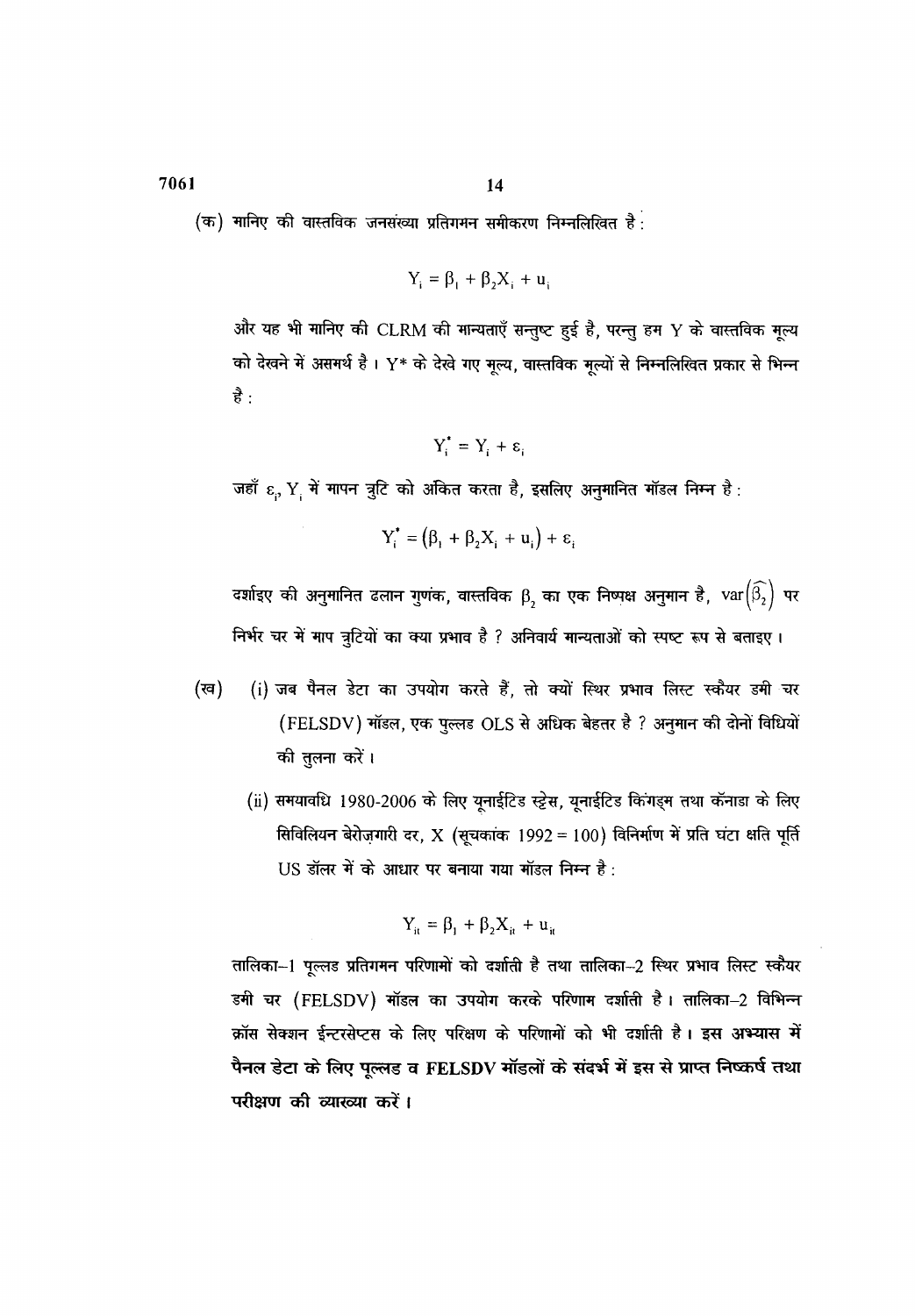$\bar{z}$ 

| Table 1 |  |
|---------|--|

| Model 1: Pooled OLS, using 81 observations<br>Included 3 cross-sectional units<br>Time-series length $= 27$<br>Dependent variable: comp |                    |             |                    |                 |  |  |  |
|-----------------------------------------------------------------------------------------------------------------------------------------|--------------------|-------------|--------------------|-----------------|--|--|--|
|                                                                                                                                         | Coefficient        | Std. Error  | t-ratio            | p-value         |  |  |  |
| Const                                                                                                                                   | 184.441            | 10.3233     | 17.87              | $1.78e-029$ *** |  |  |  |
| Un                                                                                                                                      | $-11.6030$         | 1.32775     | $-8.739$           | $3.15e-013$ *** |  |  |  |
|                                                                                                                                         | Mean dependent var | 97.56173    | S.D. dependent var | 34.87909        |  |  |  |
| Sum squared resid                                                                                                                       |                    | 49486.39    | S.E. of regression | 25.02818        |  |  |  |
| R-squared                                                                                                                               |                    | 0.491530    | Adjusted R-squared | 0.485093        |  |  |  |
| F(1, 79)                                                                                                                                |                    | 76.36796    | $P-value(F)$       | $3.15e-13$      |  |  |  |
| Log-likelihood                                                                                                                          |                    | $-374.7417$ | Akaike criterion   | 753.4834        |  |  |  |
| Schwarz criterion                                                                                                                       |                    | 758.2723    | Hannan-Quinn       | 755.4047        |  |  |  |
| rho                                                                                                                                     |                    | 0.840386    | Durbin-Watson      | 0.268755        |  |  |  |
|                                                                                                                                         |                    |             |                    |                 |  |  |  |

Table 2

 $\hat{\mathcal{A}}$ 

J.

| Included 3 cross-sectional units<br>Time-series length $= 27$<br>Dependent variable: comp |                                                                                                                                                                                           |                     |                   |                                  |            |  |  |  |
|-------------------------------------------------------------------------------------------|-------------------------------------------------------------------------------------------------------------------------------------------------------------------------------------------|---------------------|-------------------|----------------------------------|------------|--|--|--|
|                                                                                           | coefficient                                                                                                                                                                               | std. error          | t-ratio           | p-value                          |            |  |  |  |
| const<br>un                                                                               | 193.868<br>$-12.8621$                                                                                                                                                                     | `11.3930<br>1.47651 | 17.02<br>$-8.711$ | $8.27e-028$ ***<br>4.32e-013 *** |            |  |  |  |
|                                                                                           | Mean dependent var                                                                                                                                                                        | 97.56173            |                   | S.D. dependent var               | 34.87909   |  |  |  |
| Sum squared resid                                                                         |                                                                                                                                                                                           | 47245.91            |                   | S.E. of regression               | 24.77061   |  |  |  |
| R-squared                                                                                 |                                                                                                                                                                                           | 0.514551            |                   | Adjusted R-squared               | 0.495637   |  |  |  |
| F(3, 77)                                                                                  |                                                                                                                                                                                           | 27.20529            |                   | $P-value(F)$                     | $4.23e-12$ |  |  |  |
| Log-likelihood                                                                            |                                                                                                                                                                                           | $-372.8652$         |                   | Akaike criterion                 | 753.7305   |  |  |  |
| Schwarz criterion                                                                         |                                                                                                                                                                                           | 763.3083            |                   | Hannan-Quinn                     | 757.5732   |  |  |  |
| rho                                                                                       |                                                                                                                                                                                           | $0.792163$ .        |                   | Durbin-Watson                    | 0.326033   |  |  |  |
|                                                                                           | Test for differing group intercepts -<br>Null hypothesis: The groups have a common intercept<br>Test statistic: $F(2, 77) = 1.82574$<br>with p-value = $P(F(2, 77) > 1.82574) = 0.168004$ |                     |                   |                                  |            |  |  |  |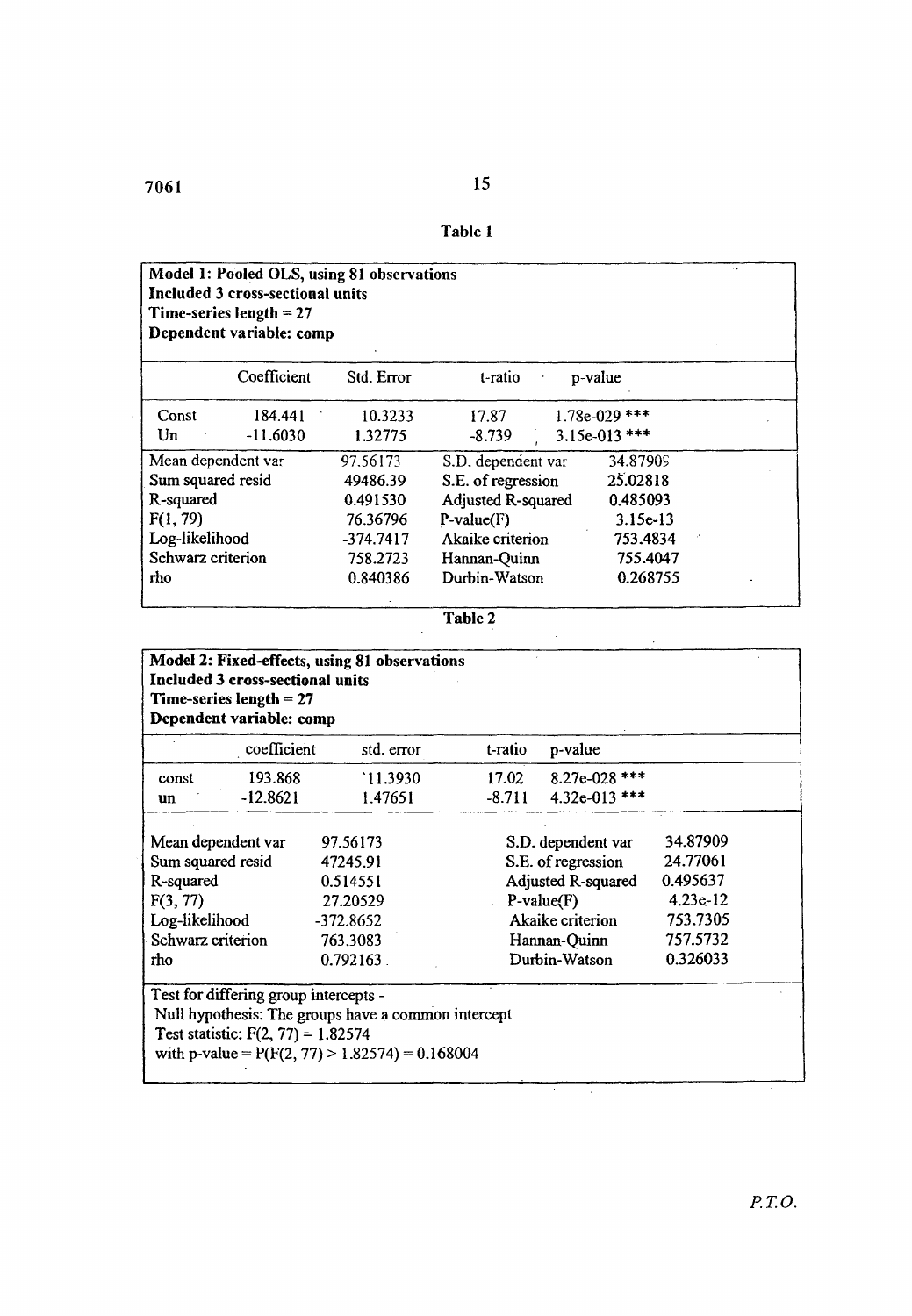AREAS UNDER THE STANDARDIZED NORMAL DISTRIBUTION

16

# Example

 $Pr(0 \le Z \le 1.96) = 0.4750$ 

 $Pr(Z \ge 1.96) = 0.5 - 0.4750 = 0.025$ 



| $\overline{z}$   | $.00 \cdot$ | .01         | .02   | .03   | .04         | .05   | .0 <sup>c</sup> | .07    | 30.   | .05   |
|------------------|-------------|-------------|-------|-------|-------------|-------|-----------------|--------|-------|-------|
| 0.0              | ,0000       | .0040       | .0080 | .0120 | ٠į<br>.0160 | .0199 | .0239           | .0279  | .0319 | 0359  |
| 0.1              | .0398       | .0438       | .0478 | .0517 | .0557       | .0596 | .0636           | .0675  | .0714 | .0753 |
| 0.2              | .0793       | $.0832 -$   | .0871 | :0910 | .0948       | .0987 | .1026           | .1064  | .1103 | .1141 |
| 0.3              | .1179       | .1217       | ,1255 | .1293 | .1331       | .1368 | .1406           | .1443  | .1480 | .1517 |
| 0.4              | .1554       | .1591       | .1628 | .1664 | ,1700       | .1736 | .1772           | .1808  | .1844 | .1879 |
| 0.5              | .1915       | ,1950       | .1985 | .2019 | .2054       | 2088  | .2123           | .2157  | .2190 | .2224 |
| 0.6              | :2257       | .2291       | .2324 | .2357 | .2389       | .2422 | .2454           | .2486. | .2517 | .2549 |
| 0.7              | .2580       | .2611       | .2642 | .2673 | .2704       | .2734 | .2764           | .2794  | ,2823 | .2852 |
| 0.8              | .2881       | .2910       | .2939 | .2967 | .2995       | .3023 | .3051           | .3078  | 3106  | .3133 |
| 0.9              | .3159       | .3186       | .3212 | .3238 | .3264       | .3289 | .3315           | .3340  | :3365 | .3389 |
| 1.0              | .3413       | .3438       | .3461 | .3485 | .3508       | .3531 | .3554           | .3577  | .3599 | .3621 |
| 1.1              | .3643       | .3665       | .3686 | ,3708 | .3729       | .3749 | .3770           | .3790  | .3810 | .3830 |
| 1.2              | .3849       | .3869       | .3888 | .3907 | .3925       | .3944 | .3962           | .3980  | .3997 | .4015 |
| 1.3              | .4032       | .4049       | .4066 | .4082 | .4099       | .4115 | .4131           | .4147  | .4162 | ,4177 |
| 1.4              | 4192        | .4207       | .4222 | .4236 | .4251       | .4265 | .4279           | ,4292  | .4306 | .4319 |
| 1.5              | 4332        | <b>4345</b> | ,4357 | .4370 | .4382       | .4394 | .4406           | .4418  | .4429 | .4441 |
| $1.\overline{6}$ | .4452       | .4463       | .4474 | .4484 | .4495       | .4505 | .4515           | .4525  | .4535 | .4545 |
| 1.7              | .4454       | ,4564       | ,4573 | .4582 | .4591       | .4599 | .4608           | .4616  | :4625 | .4633 |
| 1.8              | .4641       | .4649       | .4656 | .4664 | .4671       | .4678 | .4686           | .4693  | .4699 | .4706 |
| 1.9              | .4713       | :4719       | .4726 | .4732 | .4738       | .4744 | .4750           | .4756. | .4761 | .4767 |
| 2.0              | .4772       | .4778       | .4783 | .4788 | .4793       | .4798 | .4803           | .4808  | .4812 | .4817 |
| 24               | ,4821       | .4826       | .4830 | .4834 | :4838       | .4842 | .4846           | 4850   | 4854  | .4857 |
| 2.2              | .4861       | .4864       | .4868 | .4871 | ,4875       | .4878 | .4881           | .4884  | .4887 | ,4890 |
| 2.3              | .4893       | ,4896       | .4898 | .4901 | .4904       | .4906 | .4909           | .4911  | .4913 | .4916 |
| 2.4              | ,4918       | .4920       | .4922 | .4925 | :4927       | .4929 | .4931           | .4932  | .4934 | .4936 |
| 2,5              | .4938       | .4940       | .4941 | .4943 | .4945       | ,4946 | A948            | .4949  | .4951 | .4952 |
| 2.6              | .4953       | .4955       | .4956 | .4957 | .4959       | .4960 | .4961           | .4962  | .4963 | .4964 |
| 2.7              | .4965       | ,4966       | .4967 | .4968 | :4969       | .4970 | .4971           | .4972  | .4973 | .4974 |
| $2.\overline{8}$ | .4974       | -4975       | .4976 | .4977 | .4977       | .4978 | .4979           | .4979  | .4980 | .4981 |
| 2.9              | .4981       | .4982       | .4982 | .4983 | .4984       | .4984 | .4985           | .4985  | .4986 | .4986 |
| 3.0              | .4987       | .4987       | .4987 | .4988 | .4988       | .4989 | .4989           | .4989  | .4990 | .4990 |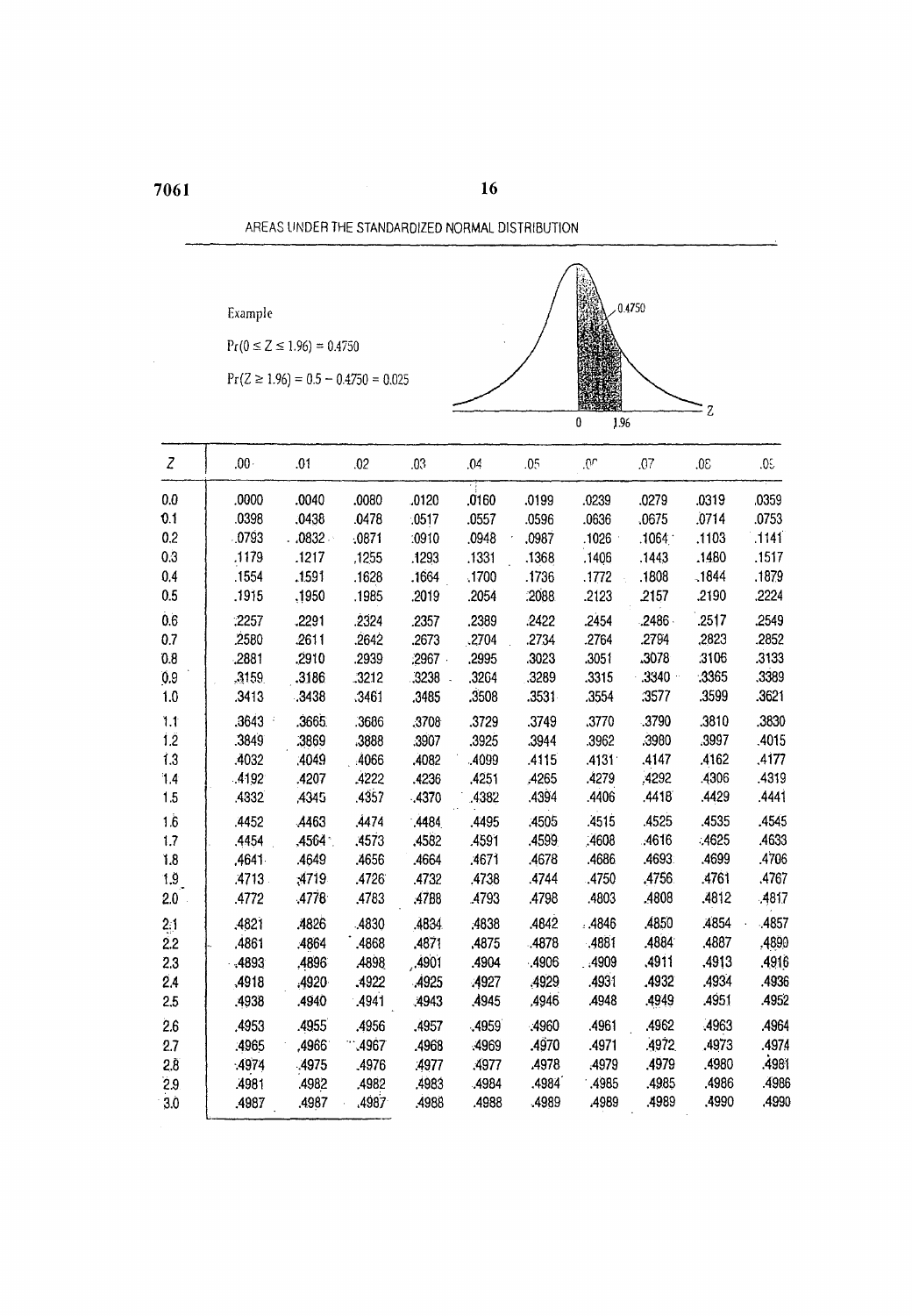PERCENTAGE POINTS OF THE tDISTRIBUTION

 $\mathcal{L}^{\text{max}}_{\text{max}}$ 

 $Pr(t > 2.086) = 0.025$ 

 $Pr(t > 1.725) = 0.05$  for d.f. = 20

 $Pr(|t| > 1.725) = 0.10$ 

| P <sub>f</sub>  | 0.25   | 0.10  | 0.05  | 0.025  | 0.01       | 0.005   | 0.001    |
|-----------------|--------|-------|-------|--------|------------|---------|----------|
| $df$ .          | 0.50   | 0.20  | 0.10  | 0.05   | 0.02       | 0.010   | 0.002    |
| 1               | 1.000  | 3.078 | 6.314 | 12.706 | 31,821     | 63.657  | 318.31   |
| $\overline{c}$  | 0.816  | 1.886 | 2.920 | 4.303  | 6.965      | 9.925   | 22.327   |
| 3               | 0.765  | 1.638 | 2.353 | 3.182  | 4.541      | 5.841   | 10.214   |
| $\ddot{4}$      | 0.741  | 1.533 | 2.132 | 2.776  | 3.747      | 4.604   | 7.173    |
| 5               | 0.727  | 1,476 | 2.015 | 2.571  | 3.365      | 4.032   | 5.893    |
| 6.              | 0.718  | 1.440 | 1.943 | 2.447  | 3.143      | 3.707   | 5.208    |
| $\mathcal{I}$   | 0.711  | 1.415 | 1.895 | 2.365  | 2.998      | 3,499   | 4.785    |
| 8:              | 0.706  | 1.397 | 1.860 | 2.306  | 2.896      | 3.355   | 4.501    |
| 9               | 0.703  | 1.383 | 1.833 | 2.262  | 2.821      | 3,250   | 4.297    |
| 10              | 0.700  | 1.372 | 1.812 | 2.228  | 2.764      | 3.169   | 4.144    |
| 11              | 0.697  | 1.363 | 1.796 | 2.201  | $-2.718 -$ | 3.106   | $-4.025$ |
| $-12$           | 0.695  | 1.356 | 1.782 | 2.179  | 2.681      | 3.055   | 3.930    |
| 13              | 0.694  | 1.350 | 1.771 | 2.160  | 2.650      | 3.012   | 3.852    |
| 14              | 0,692  | 1.345 | 1.761 | 2.145  | 2.624      | 2.977   | 3.787    |
| 15              | 0.691. | 1.341 | 1.753 | 2.131  | 2.602      | 2.947   | 3.733    |
| 16              | 0.690  | 1,337 | 1.746 | 2.120  | 2.583      | 2.921   | 3.686    |
| 17              | 0.689  | 1.333 | 1.740 | 2.110  | 2.567      | 2.898   | 3.646    |
| 18              | 0.688  | 1.330 | 1.734 | 2.101  | 2.552      | , 2.878 | 3.610.   |
| 19              | 0.688  | 1.328 | 1.729 | 2.093  | 2.539      | 2.861   | 3.579    |
| 20              | 0.687  | 1.325 | 1.725 | 2.086  | 2.528      | 2.845   | 3.552    |
| 21              | 0.686  | 1.323 | 1.721 | 2.080  | 2.518      | 2.831   | 3.527    |
| 22              | 0.686  | 1.321 | 1.717 | 2.074  | .2.508     | 2.819   | 3.505    |
| 23              | 0.685  | 1.319 | 1.714 | 2.069  | 2.500      | 2.807   | 3.485    |
| 24              | 0,685  | 1.318 | 1.711 | 2.064  | 2.492      | 2.797   | 3.467    |
| 25              | 0.684  | 1,316 | 1,708 | 2.060  | 2.485      | 2.787   | 3.450    |
| 26              | 0.684  | 1.315 | 1.706 | 2.056  | 2,479      | 2.779   | 3.435    |
| 27              | 0.684  | 1.314 | 1,703 | 2.052  | 2.473      | 2.771   | 3.421    |
| 28 <sub>1</sub> | 0.683  | 1.313 | 1.701 | 2.048. | 2.467      | 2.763   | 3.408    |
| 29              | 0.683  | 1.311 | 1.699 | 2.045  | 2.462      | 2.756   | 3.396    |
| 30              | 0.683  | 1.310 | 1.697 | 2.042  | 2.457      | 2.750   | 3.385    |
| 40              | 0.681  | 1.303 | 1.684 | 2.021  | 2.423      | 2.704   | 3.307    |
| 60              | 0.679  | 1.296 | 1.671 | 2.000  | 2.390      | 2,660   | 3.232    |
| 120             | 0.677  | 1,289 | 1.658 | 1.980  | 2.358      | 2.617   | 3.160    |
| $\infty$        | 0.674  | 1.282 | 1.645 | 1.960  | 2.326      | 2.576   | 3.090    |

 $\bar{\mathcal{A}}$ 

 $\overline{\mathfrak{o}}$ 

 $1.725$ 

τ

 $-t$ .

 $0.05$ 

**READERS**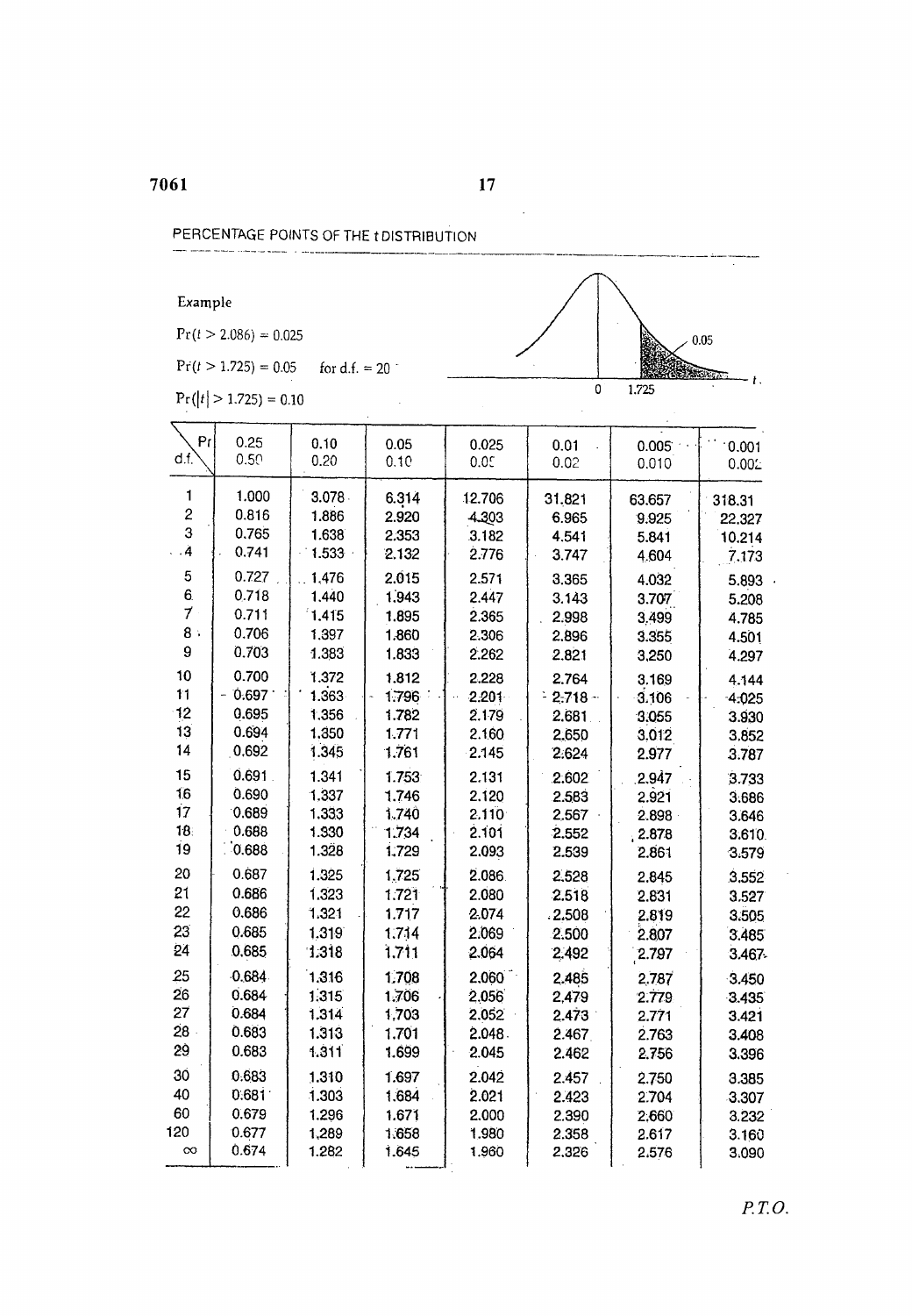UPPER PERCENTAGE POINTS OF THE F DISTRIBUTION

| Example                                                                                          |                                        |                    |
|--------------------------------------------------------------------------------------------------|----------------------------------------|--------------------|
| $Pr(F > 1.59) = 0.25$<br>$Pr(F > 2.42) = 0.10$<br>$Pr(F > 3.14) = 0.05$<br>$Pr(F > 5.26) = 0.01$ | for $d.f. N_1 = 10$ .<br>and $N_2 = 9$ | 5% area<br>1% area |
|                                                                                                  |                                        | 3.14 5.26          |

| d.f.for<br>denor-<br>inator |                           |                                |                                |                                |                                |                                 | $d.f.$ for numerator $N_1$          |                                    |                                | $\epsilon$                     |                                 |                                |                                           |                                  |                                   |                                | $\sim$                          |                                  |                                | d.f. for merator N.                    |                                         |                                        |                                        |                                        |                                             |                              | d.f.for<br>denom. |
|-----------------------------|---------------------------|--------------------------------|--------------------------------|--------------------------------|--------------------------------|---------------------------------|-------------------------------------|------------------------------------|--------------------------------|--------------------------------|---------------------------------|--------------------------------|-------------------------------------------|----------------------------------|-----------------------------------|--------------------------------|---------------------------------|----------------------------------|--------------------------------|----------------------------------------|-----------------------------------------|----------------------------------------|----------------------------------------|----------------------------------------|---------------------------------------------|------------------------------|-------------------|
| N,                          | Pr                        |                                | 2                              | ٠3                             |                                | 5                               | 6                                   | 7                                  | 8                              | 9                              | 10                              | 11                             | $12 - 15$                                 |                                  | 20                                | 24.                            | 30                              | 40                               | 50                             | 60                                     | 100                                     | 120                                    | 200                                    | 500                                    | œ.                                          | P <sub>f</sub>               | inator<br>Ν,      |
| $\ddot{\phantom{1}}$        | .25<br>:10<br>.05         | $-5:83$<br>39.90<br>161.00     | 7.50<br>49.50<br>200.00        | 8.20<br>53.60<br>216.00        | 8.58<br>55.80<br>225.00        | .8.82.<br>57.20<br>230.00       | 8.98<br>58,20<br>234.00             | <b>D.10</b><br>58.90<br>237.00.    | 9.19<br>59.40<br>.239.00       | 9.26<br>59.90<br>241.00        | 9.32<br>60.20<br>242.00         | 9.36<br>60.50<br>243.00        | 9.41<br>60.70<br>244.00 246.00            | 9.49<br>61.20                    | 9.58<br>61,70<br>248.00           | 9.63<br>62.00<br>249.00        | 9.67<br>62.30<br>250.00         | 9.71<br>62.50<br>251.00          | 9.74<br>62.70<br>252.00        | 9.76<br>62.80<br>252.00                | 9.78<br>63.00<br>253.00                 | 9.80<br>63.10                          | 9.82<br>63.20                          | 9.84<br>63.30                          | 9.85 .25<br>63.30                           | .10                          |                   |
| $\overline{2}$              | .25<br>.10<br>.05         | 2.57<br>8.53<br>15.50<br>98.53 | 3.00<br>9.00<br>19.00<br>99.00 | 3.15<br>9.16<br>19.20<br>99.20 | 3.23<br>9.24<br>19.20<br>99,20 | 3.28<br>9.29<br>19.30<br>99.30  | 3:31<br>9.33<br>19.30<br>99.30      | 3.34<br>$9.35 -$<br>19.40<br>99.40 | 3.35<br>9.37<br>19.40<br>99.40 | 3.37<br>9.38<br>19.40<br>99.40 | 3.38<br>9.39<br>19.40<br>99.40  | 3.39<br>9.40<br>19.40<br>99.40 | 3.39<br>9.41<br>19.40<br>99.40            | 3.41<br>9.42<br>19.40<br>99.40   | 3,43<br>9.44<br>19.40<br>99.40    | 3.43<br>9.45<br>19.50<br>99.50 | 3.44<br>9.46<br>19.50<br>99.50  | . 3.45<br>9.47<br>19.50<br>99.50 | 3.45<br>9.47<br>19.50<br>99.50 | .3.46<br>9.47<br>19.50                 | 3.47<br>9.48<br>19.50                   | 253,00<br>3,47<br>9.48<br>19.50        | 254.00<br>3.48<br>9.49<br>19.50        | 254.00<br>3.48<br>9.49<br>19.50        | 254.00<br>3.48<br>9.49<br>19.50             | .05<br>- 25<br>.10<br>-.05   |                   |
| з                           | .25<br>10.<br>:05<br>.01  | 2.02<br>5.54<br>10.10<br>34.10 | 2.28<br>5.46<br>9.55<br>30.80  | 2.36<br>5.39<br>9.28<br>29.50  | 2.39<br>5.34<br>9.12<br>29.70  | 2.41<br>5.31<br>9.01<br>28.20   | 2.42<br>5.28<br>8.94<br>27,80       | 2.43<br>5.27<br>8.89<br>27.70      | 2.44<br>5.25<br>8.85<br>27.50  | 2.44<br>5.24<br>8.81<br>27.30  | 2,44<br>5.23<br>8.79<br>27.20   | 2.45<br>5.22<br>8.76<br>27.10  | 2.45<br>5.22<br>8:74<br>27.10             | 2.46<br>5.20<br>$-0.70$<br>26.90 | 2.46<br>$5.18 -$<br>8.66<br>26.70 | 2.46<br>5.18<br>8.64<br>26.60  | 2.47<br>5.17<br>8.62<br>26.50   | 2.47<br>5.16<br>8.59<br>26.40    | 2.47<br>5.15<br>8.58<br>26.40  | 99.50<br>2.47<br>5.15<br>8.57<br>26.30 | 99.50<br>2.47.<br>5.14<br>8.55<br>26.20 | 99.50<br>2.47<br>5.14<br>8.55<br>26.20 | 99.50<br>2.47<br>5.14<br>8.54<br>26.20 | 99.50<br>2.47<br>5.14<br>8.53<br>26.10 | 99.50<br>2,47<br>513<br>$8.53-.05$<br>26,10 | .01<br>.25<br>, 10<br>.01    |                   |
| $\boldsymbol{4}$            | 25<br>.10<br>.01          | 1.81<br>4,54<br>7,71<br>21.20  | 2.00<br>4.32<br>6.94<br>18:00  | 2.05<br>4.19<br>6.59<br>16.70  | 2.06<br>-4.11<br>6.39<br>16.00 | 2.07<br>4.05<br>6.28<br>15.50   | 2,08<br>4,01<br>8,16<br>15,20       | 2.08<br>3.98<br>6.09<br>15.00      | 2.08<br>3.95<br>6.04<br>14.80  | 2.08<br>3.94<br>6.00<br>14.70  | 2.08<br>3.92<br>5.96<br>14.50   | 2.08<br>3.91<br>5.94<br>14.40  | 2.08<br>3.90<br>5.91<br>14.40             | 2.08<br>3,87<br>$-5.86$<br>14.20 | 2.08<br>3.84<br>5.80<br>14.00     | 2.08<br>3.83<br>5.77<br>13.90  | 2.08<br>3.82<br>5.75<br>13.80   | 2.08<br>3.80<br>5.72<br>13,70    | 2.08<br>3.80<br>5.70<br>13.70  | 2.08<br>3.79<br>5.69<br>13.70          | 2.08<br>3.78<br>5.66<br>13.60           | 2.08<br>3.78<br>5.66<br>13.60          | 2.08<br>3.77<br>5.65<br>13.50          | 2.08<br>3.76<br>5.64<br>13.50          | 2.08<br>3.76<br>5.63<br>13.50               | -25<br>.10<br>-35<br>.01     |                   |
| -5                          | .25<br>10<br>.05<br>.01   | 1.69<br>4.06<br>6.61<br>16.30  | 1.65<br>3.78<br>5.79<br>13.30  | 1.88<br>3.62<br>5.41<br>12.10  | 1.69<br>3.52<br>5.19<br>11.40  | 1.89<br>3.45<br>5.05<br>11.00   | 1.89<br>3,40<br>4.95<br>10,70       | 1.89<br>3.37<br>4.88<br>10.50      | 1,89<br>3.34<br>4.82<br>10.30  | 1.89<br>3.32<br>4.77<br>10.20  | 1.89<br>3.30<br>4.74<br>10.10   | 1.89<br>3.28<br>4.71<br>9.96   | 1.89<br>3.27<br>4.68<br>9.89              | 1.89<br>$-3.24$<br>4.62<br>9.72  | 1.88<br>3.21<br>4.56<br>9.55      | 1.88<br>3.19<br>4.53<br>9.47   | 1.88<br>3.17<br>4.50<br>9.38    | 1.88<br>3.16<br>4.46<br>9.29     | 1.88<br>3.15<br>4.44<br>9.24   | 1.87<br>3.14<br>4.43<br>9.20           | 1.87<br>3.13.<br>4.41<br>9.13           | 1.87<br>3.12<br>4.40<br>9.11           | 1.87<br>3.12<br>4.39<br>9.08           | 187<br>3.11<br>4.37<br>9.04            | 1.87<br>3.10<br>4.36<br>9.02                | .25<br>10<br>.05<br>-01      |                   |
| в                           | .25<br>:10<br>.05<br>.01  | 1,62<br>3.78<br>5.99<br>13.70  | 1.76<br>3.46<br>5.14<br>10.90  | 1.78<br>3.29<br>4.76<br>9.78   | 1.79<br>3.18<br>4.53<br>9.15   | .1.79<br>3.11<br>4.39<br>8.75   | 1.78<br>3.05<br>4.28<br>8.47        | 1.78<br>3,01<br>4.21<br>8.26       | 1.78<br>2.98<br>4.15<br>8.10   | 1.77<br>2.96<br>4.10<br>7.98   | 1,77<br>294<br>4.06<br>7,87     | 1.77<br>2.92<br>4.03<br>7.79   | 1.77<br>2.90<br>4.00<br>7.72              | 1.76<br>2.87<br>3.94<br>7.56     | 1.76<br>2.84<br>3.87<br>7.40      | 1.75<br>2.82<br>3.84<br>7.31   | 1.75<br>2.80<br>3.81<br>7.23    | 1.75<br>2.78<br>3.77<br>7.14     | 1.75<br>2.77<br>3.75<br>7.09   | 1,74<br>2.76<br>3.74<br>7.06           | 1.74<br>2.75<br>3.71<br>6.99            | 1.74<br>2.74<br>3.70<br>6.97           | 1,74<br>2.73<br>3.69<br>6.93           | 1.74<br>2.73<br>3.68<br>5.90           | 1,74<br>2.72<br>3,67<br>6.88                | - 25<br>-19<br>- 05<br>- .01 |                   |
| $\overline{7}$              | .25<br>۵ŕ.<br>.05<br>.01  | 1,57<br>3.59<br>5.59<br>12.20  | 1.70<br>3.26<br>4.74<br>9.55   | 1.72<br>3.07<br>4,35<br>8.45   | 1.72<br>2.96<br>4.12<br>7.85   | 7.71<br>$-2.88$<br>3.97<br>7.48 | 1,71<br>2.83<br>3.87<br>7.19        | 1.70<br>2.78<br>3.79<br>6.99       | 1.70<br>2.75<br>3.73<br>6.84   | 1.69<br>2.72<br>3.68<br>6.72   | 1.69<br>2.70<br>3.64<br>6.62    | 1.69<br>2.68<br>3.60<br>8.54   | 1.68<br>2.67<br>3.57<br>6,47              | 1.68<br>2.63<br>3.51<br>6.31     | 1.67<br>2.59<br>$-3.44$<br>6.16   | 1.67<br>2.58<br>3.41<br>6.07   | 1.66<br>2.56<br>3.38<br>5.99    | 1.66<br>2.54<br>3.34<br>5.91     | 1.66<br>2.52<br>3.32<br>5.86   | 1.65<br>2.51<br>3.30<br>5.82           | 1,65<br>2.50<br>3.27<br>5.75            | 1.65<br>2.49<br>3.27<br>5.74           | 1,65<br>2.48<br>3.25<br>5.70           | 1.65<br>2.48<br>3.24<br>5.67           | $1.65 -$<br>247<br>3.23<br>5,65             | - 25<br>10<br>05<br>01       |                   |
| 8                           | .25<br>.10<br>:05<br>.01  | 1.54<br>3.46<br>5.32<br>11.30  | 1.66<br>3.11<br>4.46<br>8.65   | 1.67<br>2.92<br>4.07<br>7.59   | 1.66<br>2.81<br>3.84<br>7.01   | 1.66<br>2.73<br>3.69<br>6.63    | 1.65<br>2.67<br>3.58<br><b>B.37</b> | 1.64<br>2.62<br>3.50<br>6.18       | 1.64<br>2.59<br>3.44<br>6.03   | 1.63<br>2.56<br>3.39<br>5.91   | $-1.53$<br>2.54<br>3.35<br>5.81 | 1.63<br>2.52<br>3.31<br>5.73   | 1.62<br>2.50<br>$3.\overline{28}$<br>5.67 | 1.62<br>2,46<br>3.22.<br>5.52    | -1.61<br>2.42<br>3.15<br>5.36     | 1.60<br>2.40<br>3.12<br>5.28   | 1.60<br>2.38<br>3.08<br>5.20    | 1.59<br>2.36<br>3.04<br>5.12     | 1:59<br>2.35<br>2.02<br>5.07   | 1.59<br>2.34<br>3.01<br>5.03           | 1.58<br>2.32<br>2,97<br>4.96            | 158<br>2.32<br>2.97<br>4.95            | 1.58<br>2.31<br>2.95<br>4.91           | 1.58<br>2.30<br>2.94<br>4.88           | 1.53<br>2.29<br>293<br>$6.7\%$              | . 25<br>10<br>-05<br>-.01    |                   |
| 9                           | .25<br>. 10<br>.05<br>.01 | 1.51<br>3.36<br>5.12<br>10.60  | 1.62<br>3:01<br>4.28<br>8.02   | 1,63<br>2.81<br>3.86<br>6.99   | 1.63<br>2.69<br>3.63<br>6.42   | 1.62<br>2.61<br>3.48<br>6.06    | 1.61<br>2.55<br>3.37<br>5.80        | 1.60<br>2.51<br>3.29<br>5.61       | 1.60<br>2.47<br>3.23<br>5.47   | 1.59<br>244<br>3.18<br>5.35    | 1,59<br>2.42<br>3.14<br>5.26    | 1.58<br>.2.40<br>3,10<br>5.18  | 1.58<br>2.38<br>3.07<br>5.11              | 1.57<br>2.34<br>3.01<br>4.96     | 1.56<br>2.30<br>2.94<br>4.81      | 1.56<br>2.28<br>2.90<br>4.73   | 1.55<br>$-2.25$<br>2.86<br>4.65 | 1.55<br>2.23<br>283<br>4.57      | 1.54<br>2.22<br>2.80<br>4.52   | 1,54<br>2.21<br>2.79<br>4.48           | 1.53<br>2.19<br>2.76<br>4.42            | 1.53<br>2.18<br>2.75<br>440            | 1.53<br>2.17<br>2.73<br>4.36           | 1.53<br>2.17<br>2.72<br>4.33           | - 53<br>2.16<br>2.71<br>$-4.31$             | -25<br>1C<br>-05<br>- 01     |                   |

 $\overline{\mathbf{g}}$ 

 $\mathcal{L}^{\mathcal{L}}$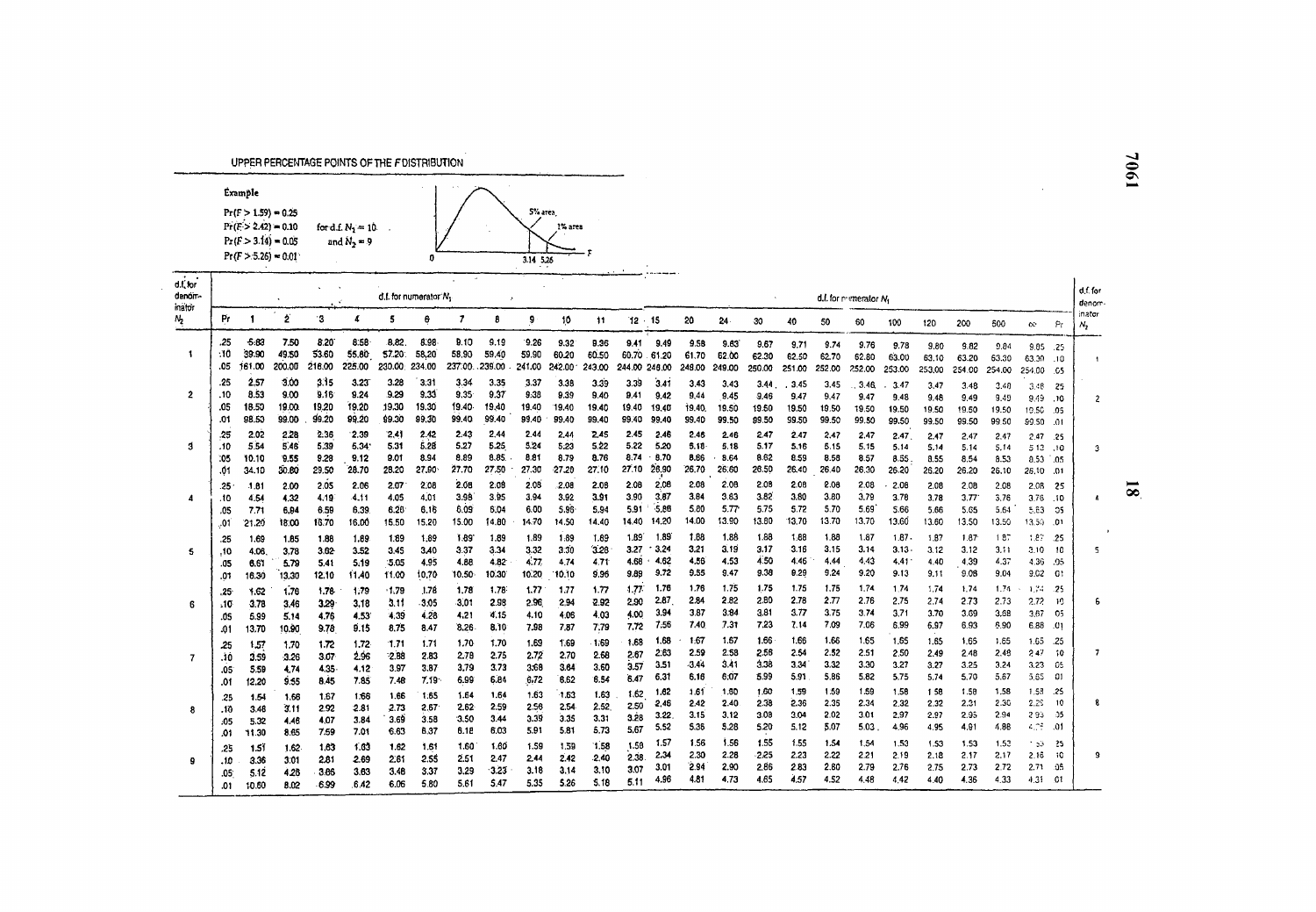T<br>UPPER PERCENTAGE POINTS OF THE F DISTRIBUTION (CONTINUED)

| $d.f.$ for<br>denom-<br>Indtor, |               |                   |              |              |              |               | d.f. for numerator N. |              |              |      |          |          |           |               |                  |               |              |              |              | d.f. for numerator N, |              |              |              |              |              |            | d.f.for                   |
|---------------------------------|---------------|-------------------|--------------|--------------|--------------|---------------|-----------------------|--------------|--------------|------|----------|----------|-----------|---------------|------------------|---------------|--------------|--------------|--------------|-----------------------|--------------|--------------|--------------|--------------|--------------|------------|---------------------------|
| N,                              | ۰Pr           | $1 -$             | $^{\circ}$ 2 | 3            | 4            | Б             | e.                    | 7            | 8            | 9    | 10       |          | $11 - 12$ | 15.           | 20               | 24            | 30           | 40           | 50           | 60                    | 100          | 120          | 200          | 500          | œ            | Ρŗ         | denom-<br>inator<br>$N_2$ |
|                                 | $.25^{\circ}$ | 1.49              | 1.60         | 1.60         | 1,59         | 1.59          | 1.58                  | 1,57         | 1.56         | 1.56 | 1.55     | $4.55 -$ |           | $1.54$ 1.53   |                  |               |              |              |              |                       |              |              |              |              |              |            |                           |
| 10                              | . 10          | 3.29              | 2.92         | 2.73         | 2.61         | 2.52          | 2.46                  | 2.41         | 2.38         | 2.35 | 2.32     | 2.30     |           | $2.28 - 2.24$ | $1.52 -$<br>2.20 | 1.52.<br>2.18 | 1.51<br>2.16 | 1.51<br>2.13 | 1.50<br>2.12 | 1.50<br>2.11          | 1.49<br>2.09 | 1.49<br>2.08 | 1.49         | 1.48         | 1.48         | .25        |                           |
|                                 | .05           | 4.98              | 4.10         | 3.71         | 3.48         | 3.33          | 3.22                  | 3.14         | 3.07         | 3.02 | 2.98     | 2.94     |           | 2.91 2.85     | 2.77             | 2.74          | 2.70         | 2.66         | 2.64         | 2.62                  | 2.59         | 2.58         | 2.07<br>2.56 | 2.06<br>2.55 | 2.06<br>2.54 | -10<br>.05 | 10                        |
|                                 | .01           | 10.00             | 7.56         | 6.55         | 5.09         | 5.64          | 5.39                  | 5.20         | 5.06         | 4.94 | $4.85 -$ | 4.77     | 4,71      | 4.56          | 4.41             | 4.33          | 4.25         | 4.17         | 4.12         | 4.08                  | 4.01         | 4.00         | 3.96         | 3.93         | 3.91         | .01        |                           |
|                                 | 25            | 1.47              | 1.58         | 1.58         | 1.57         | 1.56          | $-1.55$               | 1.54         | 1.53         | 1.53 | 1.52     | 1.52     | 1.51      | 1.50          | 1.49             | .149          | 1.48         | 1.47         | 1.47         |                       |              |              |              |              |              |            |                           |
| 11                              | .10           | 3.23              | 2,86         | 2.66         | 2.54         | 2.45.         | 2.39                  | 2.34         | 2.30         | 2.27 | 2.25     | 2.23     | 2.21      | 2.17          | 2.12             | 2.10          | 2.08         | 2.05         | 2.04         | 1.47<br>2.03          | 1.46<br>2.00 | 1.46<br>2.00 | 1.46         | 1.45         | 1.45         | .25        |                           |
|                                 | .06           | 4.84              | 3.98         | 3.59         | 3.36         | $-3.20$       | $-3.09$               | 3.01         | 2.95         | 2.90 | 2.85     | 2.82     | 2.79      | 2.72          | 2.65             | 2.61          | 2.57         | 2.53         | 2.51         | 2.49                  | 2.46         | 2.45         | 1.99<br>2.43 | 1.98<br>2,42 | 1.97<br>2.40 | .10<br>.05 | 11                        |
|                                 | .01           | 9,65              | 7.21         | .6.22        | 5.67         | 5.32          | 5.07                  | 4.89         | 4,74         | 4.63 | 4.54     | 4.46     | 4.40      | 4.25          | 4.10             | 4.02          | 3.94         | 3.86         | 3.81         | 3.78                  | 3.71         | 3.69         | 3.66         | 3.62         | 3.60         | .01        |                           |
|                                 | .25           | 1,46              | 1.56         | 1.58         | 1.55         | 1.54          | 1.53                  | 1.52         | 1.51         | 1.51 | 1.50     | 1.50     | 1.49      |               |                  |               |              |              |              |                       |              |              |              |              |              |            |                           |
| 12                              | .10           | 3.18              | 2.81         | 2.61         | 2.48         | 239           | 2.33                  | 2.28         | 2.24         | 2.21 | 2.19     | 2.17     | 2.15      | 1.48<br>2.10  | 1.47<br>2:06     | 1.46<br>2.04  | 1.45<br>2.01 | 1.45<br>1.99 | 1.44<br>1.97 | 1.44<br>1.96          | 1.43<br>1.94 | 1.43<br>1.93 | 1.43<br>1.92 | 1.42<br>1.91 | 1.42<br>1,90 | .25<br>.10 | 12                        |
|                                 | .05           | 4.76              | 3.89         | 3.49         | 3.26         | 3.11          | 3.00 <sub>1</sub>     | 2.91         | 2.85         | 2.80 | 2:75     | 2.72     | 269       | 2.62          | 2.54             | 2.51          | 2.47         | 2.43         | 2.40         | 2.38                  | 2.35         | 2.34         | 2.32         | 2.31         | 2.30         | .05        |                           |
|                                 | .01           | 9.33              | 6.93         | 5.95         | 5.41         | 5.06          | 4.82                  | 4.64         | 4.50         | 4,39 | 4.30     | 4.22.    | 4.16      | 4.01          | 3.86             | 3.78          | 3.70.        | 3.62         | 3.57         | 3.54                  | 3.47         | 3.45         | 3.41         | 3.38         | 3.36         | .01        |                           |
|                                 | .25           | 1.45              | 1.55         | 1.55         | 1.53         | 1.52          | 1.51                  | 1.50         | 1.49         | 1.49 | 1.4B     | 1.47     | 1.47      |               |                  |               |              |              |              |                       |              |              |              |              |              |            |                           |
| 13                              | .10.          | 3.14              | 2.78         | 2.56         | 2.43         | 2.35          | 2.28                  | 2.23         | 2.20         | 2.16 | 2.14     | 2.12     | 2.10      | 1.46          | 1.45             | 1.44          | 1.43         | 1.42         | 1.42         | 1:42                  | 1.41<br>1.88 | 1.41         | 1.40         | 1.40         | 1.40         | .25<br>10  |                           |
|                                 | .05           | 4.67              | 3.81         | 3,41         | 3.18         | 3.03          | 2.92                  | 2.83         | 2.77         | 2.71 | 2.67     | 2.63     | 2.60      | 2.05          | 2.01             | 1,98          | 1.96         | $-1.93$      | 1.92         | 1.90                  |              | 1.88         | 1.86         | 1.65         | 1.85<br>2.21 | .05        | 13                        |
|                                 | .01           | 9.07              | 6.70         | 5.74         | 5.21         | 4.86          | 4.62                  | 4.44         | 4.30         | 4.19 | 4.10     | 4.02     | 3.96      | 2.53<br>3.82  | 2.46<br>3.66     | 2.42<br>3.59  | 2.38<br>3.51 | 2.34<br>3.43 | 2.31<br>3.38 | 2.30<br>3.34          | 2.26<br>3.27 | 2.25<br>3.25 | 2.23<br>3.22 | 2.22<br>3.19 | 3.17         | .01        |                           |
|                                 | .25           |                   |              |              |              |               |                       |              |              |      |          |          |           |               |                  |               |              |              |              |                       |              |              |              |              |              |            |                           |
| 14                              | .10           | 1.44<br>3.10      | 1.53<br>2.73 | 1,53<br>2.52 | 1.52<br>2.39 | 1.51<br>2.31  | 1.50                  | 1.49         | 1.48         | 1.47 | 1.46     | 1,46     | 1.45      | 1.44          | 7.43             | 1.42          | 1.41         | 1.41         | 1.40         | 1.40                  | 1.39         | 1.39         | 1.39         | 1,38         | 1.38         | .25        |                           |
|                                 | .05           | 4.60              | 3.74         | 3.34         |              |               | 2.24                  | 2.19         | 2.15         | 2.12 | 2.10     | 2.08     | 2.05      | 2.01          | 1.96             | 1.94          | 1.91         | 1.89         | 1.87         | 1,85                  | 1.83         | 1.63         | 1.82         | 1.80         | 1.80         | 10         | 14                        |
|                                 | .01           | 8.86              | 6.51         | 5.56         | 3.11         | 2.96<br>4.69  | 2.85<br>4.46          | 2.76<br>4.28 | 2.70<br>4.14 | 2.65 | 2.60     | 2.57     | 2.53      | 2.46          | 2.39             | 2.35          | 2.31         | 2.27         | 2.24         | 2.22                  | 2.19         | 2.18         | 2.16         | 2.14         | 2.13         | .05        |                           |
|                                 |               |                   |              |              | 5.04         |               |                       |              |              | 4.03 | 3.94     | 3.86     | 3.80      | 3.66          | 3.51             | 3,43          | 3.35         | 3.27         | 3.22         | 3.18                  | 3.11         | 3.09         | 3.06         | 3.03         | 3.00         | 01         |                           |
|                                 | .25           | 1.43              | 4.52         | 1.52         | 1.51         | 1,49          | 1.48                  | 1,47         | 1.46         | 1.46 | 1.45     | 1.44     | 1,44      | 1.43          | 1.41             | 1.21          | 1.40         | 1.39         | .1.39        | 1.38                  | 1.38         | 1.37         | 1.37         | 1.36         | 1.36         | .25        |                           |
| 15                              | .10           | 3.07              | 2.70         | 249          | 2.36         | 227           | 221                   | 2.16         | 2.12         | 2.09 | 2.06     | 2.04     | 2.02      | 1.97          | 1.92             | 1.90          | 1,87         | 1.85         | 1.83         | 1.82                  | 1.79         | 1.79         | 1.77         | 1.76         | 1.76         | .10        | 15                        |
|                                 | .05<br>0۱.    | 4:54<br>8.68      | 3.68<br>6.36 | 3.29<br>5.42 | 3.06         | .2.90<br>4.56 | 2.79<br>4.32          | 2.71         | 2.64         | 2.59 | $-2.54$  | 2.51     | 2.48.     | 2.40          | 233              | 2.29          | 2.25         | 2.20         | 2.18         | 2.16                  | 2.12         | 2.11         | 2.10         | 2.08         | 2.07         | .05        |                           |
|                                 |               |                   |              |              | 4.69         |               |                       | $-4.14$      | 4.00         | 3.89 | 3.80     | 3.73     | 3.67      | 3.52          | 3.37             | $-3.29$       | 3.21         | 3.13         | 3.08         | 3.05                  | 2.98         | 2.96         | 2.92         | 2.89         | 2.87         | .01        |                           |
|                                 | .25           | 1.42 <sup>°</sup> | -1.51        | 1.51         | 1.50         | 1,48          | 1.47                  | 1,46         | 1.45         | 1,44 | 1.44     | 1.44     | 1.43      | 1.41          | 1.40             | 1.39          | 1.38         | 1.37         | 1.37         | 1.36                  | 1.36         | 1.35         | 1.35         | 1.34         | 1.34         | .25        |                           |
| 16                              | .10           | 3.05              | 2.67         | 2.46         | 2.33         | 2.24          | 2.18                  | 2.13         | 2.09         | 2.06 | 2.03     | 2.01     | 1.99      | 1.94          | 1.89             | $-1.67$       | 1.84         | 1.81         | 1.79         | 1.78                  | 1.76         | 1.75         | 1.74         | 1.73         | 1.72         | . 11)      | 16                        |
|                                 | :05           | 4.49              | 3.63         | 3.24         | 3.01         | 2.85          | 2.74                  | 2.66         | 2.59         | 2.54 | 2.49     | 2.46     | 2.42      | .2.35         | 2.28             | 2.24          | 2.19         | 2.15         | 2.12         | 2.11                  | 2.07         | 2.06         | 204          | 2.02         | 201<br>2.75  | -95        |                           |
|                                 | .01           | 8.53              | 6.23         | 5.29         | 4.77         | 4.44          | 4.20                  | 4.03         | 3.89         | 3.78 | 3.69     | $-3,62$  | 3.55      | 3.41          | 3.26             | 3.18          | 3.10         | 3.02         | 2.97         | 2.93                  | 2.86         | 2.84         | 2,81         | 2.78         |              | .01        |                           |
|                                 | .25           | 1,42              | 1,51         | 1.50         | 1.49         | 1,47          | 1.46                  | 1.45         | 1,44         | 1.43 | 1.43     | 1.42     | 1.41      | 1.40          | 1.39             | 1.38          | 1.37         | 1.36         | 1.35         | 1.35                  | 1.34         | 1.34         | 1.34         | 1.33         | 1.33         | .25        |                           |
| 17                              | .10           | 3.03 <sup>°</sup> | 2.64         | 2.44         | 2.31         | 2:22          | 2.15                  | 2.10         | 2.06         | 2.03 | 2.00     | 1.98     | 1.96      | 1.91          | 1.86             | 1.84          | 1.81         | 1.78         | 1.76         | 1.75                  | 1.73         | 1.72         | 1.71         | 1.69         | 1.69         | .10        | 17                        |
|                                 | .05           | 4,45              | 3.59         | 3.20         | 2.96         | 2,81          | 2.70                  | 2.61         | 2.55         | 2.49 | 2.45     | $-2.41$  | 2.38      | 2.31          | 2.23             | 2.19          | 2:15         | 2.10         | 2.08         | 2.06                  | 2.02         | 2.01         | 1.99         | 1.97         | 1.96         | .05        |                           |
|                                 | .01           | 8.40              | 6.11         | 5.18         | 4,67         | 4.34          | 4.10                  | 3.93         | 3.79         | 3.68 | 3.59     | 3.52     | 3.46      | 3.31          | 3.16             | 3.08          | 3.00         | 2.92         | 2.87         | 2.83                  | 2.76         | 2.75         | 2,71         | 2.68         | 2.65         | .01        |                           |
|                                 | .25           | 1.41              | 1.50         | 1.49         | 1.48         | 1.46          | 1.45                  | 1.44         | 1,43         | 1.42 | 1.42     | 1.41     | 1.40      | 1.39          | 1.38             | 1,37          | 1.36         | 1.35         | 1.34         | 1.34                  | 1.33         | 1.33         | 1.32         | 1.32         | 1.32         | .25        |                           |
| 18                              | .10           | 3.01              | 2.62         | 2.42         | 2.29         | 220           | 2.13                  | 2.08         | 2.04         | 2.00 | 1.98     | 1.96     | 1.93      | 1.89          | 1.84             | 1.81          | 1.78         | 1.75         | 1.74         | 1.72                  | 1.70         | 1.69         | 1.68         | 1.67         | 1.66         | .10        | 19                        |
|                                 | .05           | 4:41              | 3.55         | 3.16         | 2.93         | 2.77          | 2.66                  | 2.58         | .2.51        | 2.46 | 2.41     | 2.37     | 2.34      | 2.27          | 2.19             | 2.15          | 2.11         | 2.06         | 2.04         | 2.02                  | 1.98         | 1.97         | 1.95.        | 1,93         | 1.92         | .0S        |                           |
|                                 | .01           | 3:29              | 6.01         | 5.09         | 4,58         | 4.25          | 4.01                  | 3.84         | 3.71         | 3.60 | 3.51     | 3,43     | 3.37      | 3.23          | 3.08             | 3.00          | 2.92         | 2.84         | 2.78         | 2.75                  | 2.68         | 2.66         | 2.62         | 2.59         | 2.57         | .01        |                           |
|                                 | .25           | 1.41              | 1.49         | 1.49         | 1.47         | 1,48          | 1.44                  | 1.43         | 1.42         | 1,41 | 1.41     | 1.40     | 1.40      | 1.38          | 1.37             | 1.36          | 1.35         | 1.34         | 1.33         | 1.33                  | 1.32         | 1,32         | 1.31         | 1.31         | 1.30         | .25        |                           |
| 19                              | ٥۲.           | 2.99              | 2.61         | 2.40         | 2.27         | 2.10          | 2.11                  | 2.08         | 2.02         | 1.98 | 1.96     | 1.94     | 1:91      | 1.86          | 1.81             | 1.79          | 1.76         | 1.73         | 1.71         | 1.70                  | 1.67         | 1.67         | 1.65         | 1.64         | 1.63         | 10         | 19                        |
|                                 | .05           | 4.38.             | 3.52         | 3.13         | 2.90         | 2.74          | 2.63                  | 2.54         | 2.48         | 2.42 | 2:38     | 2.34     | 2.31      | 2.23          | 2.16             | 2.11          | 2.07         | 2.03         | 2.00         | 1.98                  | 1.94         | 1.93         | 1.91         | 1.89         | 1.88         | .05        |                           |
|                                 | .01           | 8.18              | 5.93         | 5.01         | 4.50         | 4.17          | 3.94                  | 3.77         | 3.63         | 3.62 | 3.43     | 3.36     | 3.30      | 0.15          | 3.00             | 2.92          | 2.84         | 2.76         | 2.71         | 2.6?                  | 2.60         | 256          | 2.55         | 2.51         | 2.49         | .01        |                           |
|                                 | 25            | 1.40              | 1.49         | 1.48         | 1.46         | 1.45          | 1.44                  | 1.43         | 1.42         | 1,41 | $-1.40$  | 1.39     | 1.39      | $-1.37$       | - 36             | 1.35          | 1.34         | 133          | 1.33         | 1.32                  | 1,31         | 1.31         | 1.30         | 1.30         | 1.29         | 55         |                           |
| 20                              | .10           | 2.97              | 2.59         | 2,38         | 2.25         | 2.15          | 2.09                  | 2.04         | 2.00         | 1,96 | 1.94     | 1.92     | 1.89      | 1,84          | :79              | 1.77          | 1.74         | 1,71         | 1.69         | 1.69                  | 1.65         | 1.64         | 1.63         | 1.52         | 1.61         | 10         | 20                        |
|                                 | .05           | 4.35              | 3.49         | 3,10         | 2.87         | 2.71          | 2.60                  | 2.51         | 2.45         | 2.39 | 2.35     | 2.31     | 2.28      | 2.20          | 2.12             | 2.08          | 2.04         | 1.99         | 1.97         | 1.95                  | 1,91         | 1.90         | 1.88         | 1.86         | 184          | .GS        |                           |
|                                 | .01           | 8.10              | 5.85         | 4,94         | 4.43         | 4.10          | 3.87                  | 3.70         | 3.56         | 3.46 | 3.37     | 3.29     | 3.23      | 3.09          | 2.94             | 2.86          | 2.78         | 2.69         | 2.64         | $2.6*$                | 2.54         | 2.52         | 2.48         | 2.44         | 2.42         | .01        |                           |

1904

P.T.O.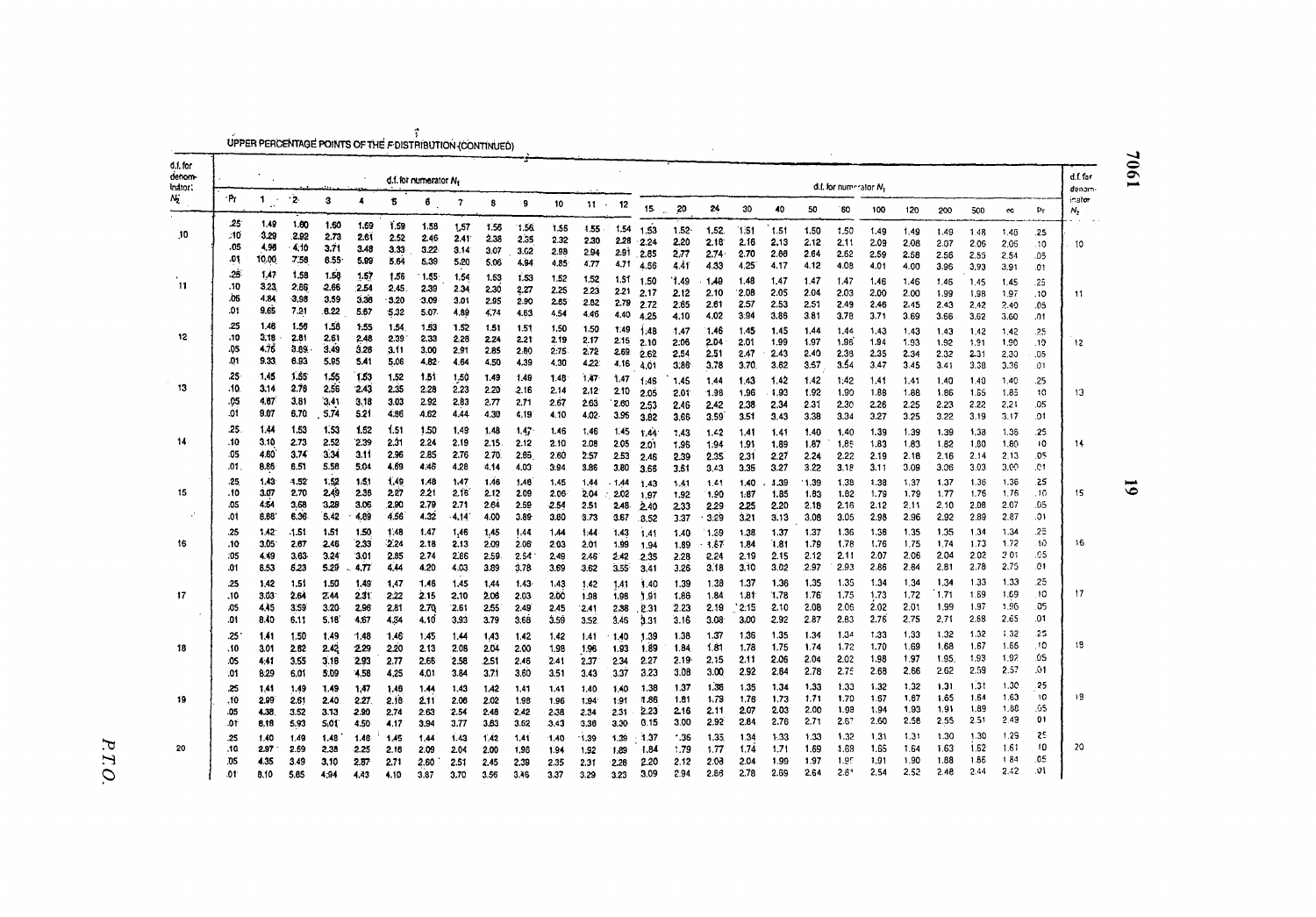### UPPER PERCENTAGE POINTS OF THE FDISTRIBUTION (CONTINUED)

| d.f.for<br>denom-<br>inator |            |              |                         |                     |          |       | d.f. for numerator N. |                   |       |         |       |         |           |                 |         |              |         |         |         | d.t. for numerator N <sub>1</sub> |              |      |      |              |          |            | $d.f.$ for<br>denom |
|-----------------------------|------------|--------------|-------------------------|---------------------|----------|-------|-----------------------|-------------------|-------|---------|-------|---------|-----------|-----------------|---------|--------------|---------|---------|---------|-----------------------------------|--------------|------|------|--------------|----------|------------|---------------------|
| Μ,                          | ۰Pr.       | 1            | $\overline{\mathbf{2}}$ | $\ddot{\mathbf{3}}$ | 4        | 5     | 6                     | 7                 | 8     | 9       | 10    | 11      | 12        | $-15$           | 20      | 24           | 30      | 40      | 50      | 60                                | 100          | 120  | 200  | 500          | $\infty$ | Pr.        | mator<br>Ν,         |
|                             | 25.        | 1.40         | 1.48                    | 1.47                | 1:45     | 144   | 1.42                  | 1.41              | 1.40. | 1.39    | 1,39  | 1.36    |           | 1:37 1:36       | 1.34    | 1.33         | 1.32    | 1.31    | 1.31    | 1.30                              | 1.30         | 1.30 | 1.29 | 1.29         | 1.28     | 25         |                     |
| 22                          | .10        | 2.95         | 2.56                    | $2.35 -$            | 2.22     | 2.13  | 2.08                  | 2.01              | 1.97  | 1.93    | 1.90  | 1.88    | 1.86      | 1.81            | 1.76    | 1.73         | 1.70    | 1.67    | 1.65    | 1.64                              | 1,61         | 1.60 | 1.59 | 1.58         | 1.57     |            |                     |
|                             | .05        | 4.30         | 3.44                    | 3.05                | 2.82     | 2.66  | 2.55                  | 2.46              | 2.40  | $-2.34$ | 2.30  | 2.26    |           | $2.23$ $2.15$   | 2.07    | 2.03         | 1.98    | 1.94    | 1.91    | 1.89                              | 1.85         | 1,84 | 1.82 | 1.80         | 1.75     | .15<br>.05 | 22                  |
|                             | .01        | 7,95         | 5.72                    | 4.82                | 4.31     | 3,99  | 3.76                  | 3.59.             | 3.45  | 3.35    | 3.26  | 3.18    |           | 3.12 2.98       | 2.83    | 2.75         | 2.67    | 2.58    | 2.53    | 2.50                              | 2.42         | 2.40 | 2.36 | 2.33         | 2.31     | .01        |                     |
|                             | .25        | 1.39         | 1.47                    | 1.46                | 1.44     | 1.43  | 1.41.                 | 1.40              | 1.39  | 1.38    | 1.38  |         |           |                 |         |              |         |         |         |                                   |              |      |      |              |          |            |                     |
| 24                          | .10        | 2.93         | 2.54                    | 2,33                | 2.19     | 2.10  | 2.04                  | 1.98              | 1.94  | 1.91    | 1.88  | 1:37    |           | 1.36 1.35       | 1.33    | 1.32         | 1.31    | 1.30    | 1.29    | 1.29                              | 1,28         | 1.28 | 1.27 | 1.27         | 1.26     | .25        |                     |
|                             | .05        | 4.26.        | 3.40                    | 3.01                | 2.78     | 2.62  | 2.51                  | 2.42              | 2.35  |         |       | 1.85    |           | 1.83 1.78       | 1:73    | 1.70         | 1.67    | 1.64    | 1.62    | 1.61                              | 1,56         | 1.57 | 1.56 | 1.54         | 1.53     | .10        | 24                  |
|                             | .01        | .7.82        | 5.61                    | $-4.72$             | 4.22     |       |                       |                   |       | 2.30    | 2.25  | 2.21    |           | $2.18$ $2.11$   | 2.03    | 1.98         | 1.94    | $-1.89$ | 1.86    | 1.84                              | 1.80         | 1.79 | 1.77 | 1.75         | 1.73     | 05         |                     |
|                             |            |              |                         |                     |          | 3.90  | 3.67                  | 3.50              | 3.35  | 3.26    | 3.17  | 3.09.   |           | $3.03$ 2.89     | 2,74    | 2.66         | 2.58    | 2.49    | 2.44    | 2.40                              | 2.33         | 2.31 | 2.27 | 2.24         | 2.21     | .01        |                     |
|                             | :25        | 1.38         | 1.46                    | 1.45                | 1.44     | 1.42  | 1,41                  | 1.39              | 1,38  | 1.37    | 1.37  | 1.36    | 1.35      | 1.34            | 1.32    | 1.31         | 1.30    | 1.29    | 1.28    | 1,28                              | 1,26         | 1.26 | 1.26 | 1.25         | 1.25     | .25        |                     |
| 26                          | .10        | 2.91         | 2.52                    | 2.31                | 2.17     | 2.08  | 2.01                  | 1.96              | 1.92  | 1,88    | 1.86  | 1.84    |           | 1.81 1.76       | 1.71    | 1.68         | 1.65    | 1.61    | 1.59    | 1.58                              | 1.55         | 1.54 | 1.53 | 1.51         | 1.50     | .1C        | 26                  |
|                             | .05        | 4.23         | 3.37                    | 2.98                | 2,74     | 2.59  | 2.47                  | 2,39              | 2.32  | 2.27    | 2.22  | 2.18    |           | $2.15$ , $2.07$ | 1.99    | . 1.95       | 1.90    | 1.85    | 1.82    | 1.80                              | 1.76         | 1.75 | 1.73 | 1.71         | 1.69     | .05        |                     |
|                             | .01        | 7.72         | 5.53                    | 4.84                | 4.14     | 3.82  | 3.59                  | 3.42              | 3.29  | 3.18    | 3.09  | 3.02    |           | $2.96 - 2.81$   | 2.66    | 2.58         | 2.50    | 2.42    | 2.36    | 2.33                              | 2.25         | 2.23 | 2.19 | 2.16         | 2.13     | .01        |                     |
|                             | .25        | 1.38         | 1.48                    | 1.45                | 1.43     | 1.41  | 1.40                  | 1.39              | 1.38  | 1.37    | 1.36  | 1.35    |           | 1.34 : 1.33     | 1.31    | 1.30         | 1.29    | 1.28    | 1.27    | 1.27                              | 1,26         | 1.25 | 1,25 | 1.24         | 1.24     | .25        |                     |
| 28                          | :10        | $-2.89$      | 2.50                    | 2.29                | $-2.16$  | 2.06  | 2.00                  | 1.94              | 1.90  | 1.87    | 1.84  | 1.81    |           | 1.79 1.74       | 1.69    | 1.66         | 1:63    | 1.59    | 1.57    | .1.56                             | 1.53         | 1.52 | 1.50 | 1.49         | 1.48     | $.10 -$    | 28                  |
|                             | .05        | 4.20         | 3.34:                   | 2,95                | 2.71     | 2.56  | 2.45                  | 2.36              | 2.29  | 2.24    | 2.19  | $-2.15$ |           | 2.12 2.04       | 1.96    | 1.91         | 1.87    | 1.82    | 1.79    | 1.77                              | 1.73         | 1.71 | 1.69 | 1.67         | 1.65     | .05        |                     |
|                             | .01        | 7.64         | 5.45                    | 4.57                | 4.07     | 3.75  | 3.53                  | 3,36              | 3.23  | 3.12    | 3.03  | 2.96    |           | 2.90 2.75       | 2.60    | 2.52         | $-2.44$ | 2.35    | 2.30    | 2.26                              | 2.19         | 2.17 | 2.13 | 2.09         | 2.06     | .01        |                     |
|                             | .25        | 1.38         | 1:45                    | 1,44                | $1.42 -$ | 1.41  | 1.39                  | 1.38              | 1,37  |         |       |         |           | 1.34.1.32       | 1.30    | 1.29         | 1.28    | 1,27    | 1.26    | 1,26                              | 1.25         | 1.24 | 1.24 | 1.23         | 1.23     | .25        |                     |
| 30                          | .10        | 2.88         | 2.49                    | 2.28                | 2.14     | 2.05  | 1:98                  | 1.93 <sub>1</sub> | 1.88  | 1.36    | 1.35  | 1.35    |           | $1.77 - 1.72$   | 1.67    | 1.64         | 1.61    | 1.57    | 1,55    | 1.54                              | 1.51         | 1.50 | 1.48 | 1.47         | 1.46     | .10        | 30                  |
|                             |            |              | 3.32                    |                     |          |       |                       |                   |       | 1.85    | 1.82  | 1.79    |           | 2.01            | 1.93    | 1.89         | 1.84    | 1.79    | 1.78    | 174                               | 1.70         | 1.68 | 1.66 | 1.64         | 162      | 05         |                     |
|                             | .05<br>.01 | 4.17<br>7.56 |                         | 2.92                | 2.69     | 2.53  | 2.42                  | 2.33              | 2.27  | $-2.21$ | 2.16  | 2.13    | 2.09      | 2.70            | 2.55    | 2.47         | 2.39    | 2.30    | 2.25    | 2.21                              | 2.13         | 2.11 | 2.07 | 2.03         | 2.01     | 01         |                     |
|                             |            |              | 5.39                    | 4,51                | 4.02     | 3.70  | 3,47                  | 3.30.             | 3.17  | 3.07    | 2.98  | 2.91    | 2.84      |                 |         |              |         |         |         |                                   |              |      |      |              |          |            |                     |
|                             | 25         | 1.38         | 1.44                    | `1.42               | 1.40:    | 1.39  | 1:37                  | 1.36.             | 1.35  | 1.34    | 1.33  | 1.32    | 1.31      | -1.30           | 1.28    | 1.26         | 1.25    | 1,24    | 1.23    | 1.22                              | 1,21         | 1.21 | 1.20 | 1.19         | 1.19     | .25        |                     |
| 40                          | 10،        | 2.84         | 2.44                    | 223                 | 2.09     | 2.00  | 1.93                  | 1.87              | 183   | 1.79    | 1.76  | 1.73    | 1.71 1.65 |                 | 1.61    | 1.57         | 1.54    | 1.51    | $-1.48$ | 1.47                              | 1.43         | 1.42 | 1.41 | 1.39         | 1.38     | .10        | 40                  |
|                             | .05        | 4.08         | 3.23                    | 2.84                | 2.61     | 2.45  | 2.34 <sub>i</sub>     | 2.25              | 2.18  | 2:12    | 2.08  | 2.04    | $2.00 -$  | 1.92            | 1.84    | 1.79         | 1.74    | 1:69    | 1.66    | 1.64                              | 1.59         | 1.58 | 1.55 | 1.53         | 1.51     | .05        |                     |
|                             | .01        | 7.31         | 5.18                    | 4.31                | 3.83     | 3.51  | 3.29                  | 3,12              | 2.99  | 2.89    | 2.80  | 2.73    | 2.66      | 2.52            | 2.37    | 2.29         | 2.20    | 2.11    | 2.06    | 2.02                              | 1.94         | 1.92 | 1.87 | 1.83         | 1.80     | .01        |                     |
|                             | .25        | 1.35         | $1.42 -$                | 1.41                | 1.38     | 1,37  | 1.35                  | 1.33              | 1.32  | 1,31    | 1,30  | 1,29    | 1.29      | 1.27            | 1.25    | 1.24         | 1.22    | 1.21    | 1.20    | 1.19                              | 1.17         | 1.17 | 1.16 | 1.15         | 1.15     | -25        |                     |
| 60                          | .10        | 2.79         | 2.39                    | 2,18                | 2.04     | 1.95  | $-1.87$               | 1.82              | 1.77  | 1.74    | 1.71. | 1.6B    | 1.66      | 1.60            | 1.54    | 1.51         | 1.48    | 1.44    | 1.41    | 1.40                              | 1.36         | 1.35 | 1.33 | 1.31         | 1.29     | .10        | 60                  |
|                             | ,05        | 4.00         | 3.15                    | 2.76                | $2.53 -$ | 2.37  | 2.25                  | 2.17              | 2.10  | $-2.04$ | 1.99  | 1.95    | 1.92      | 1.84            | 1,75    | 1.70         | 1.65    | 1.59    | 1.55    | 1.53                              | 1.48         | 1.47 | 1.44 | 1.41         | 1.39     | .05        |                     |
|                             | -01        | 7.08         | 4.98                    | 4.13                | 3.65     | 3.34  | 3.12                  | 2.95              | 2.82  | 2.72    | 2.63  | 2.56    | $2.50 -$  | 2.35            | $-2.20$ | 2.12         | 2.03    | 1.94    | 1.83    | 1.84                              | 1.75         | 1.73 | 1.68 | 1.63         | 1,60     | 01         |                     |
|                             |            |              |                         |                     |          |       |                       |                   |       |         |       |         |           | 1,24            | 1.22    | $-1.21$      | 1.19    | 1.18    | 1.17    | 1.16                              | 1.14         | 1.13 | 1.12 | 1.11         | 1.10     | .25        |                     |
|                             | .25        | 1.34         | 1.40                    | 1.39                | 1.37     | 1.35  | 1.33                  | 1.31              | 1.30  | 1.29    | 1.28  | 1.27    | 1.26      | 1.55            | 1.48    | 1.45         | 1.41    | 1,37    | 1.34    | 1.32                              | 1.27         | 1.26 | 1.24 | 1.21         | 1.19     | 10         | 120                 |
| 120                         | .10        | 2.75         | 2.35                    | 2.13                | 1.99     | -1.90 | 1.82                  | 1, 77             | 1.72  | $-1.68$ | 1.65  | 1.62    | 1,60      |                 | 1.66    |              | 1.55    | 1,50    | 1.46    | 1.43                              |              | 1.35 |      |              | 1.25     | 05         |                     |
|                             | .05        | 3.92         | .3.07                   | 2.68                | -2.45    | 2.29  | 2.17                  | 2.09              | 2.02  | 1.96    | 1.91  | 1.87    | 1.83      | -1.75           | 2.03    | 1.61<br>1:95 | 1.86    | 1.76    | 1.70    | 1.66                              | 1.37<br>1.56 | 1,53 | 1.32 | 1.28<br>1.42 | 1.38     | .01        |                     |
|                             | .01        | 6.65         | 4.79                    | 3.95                | 3.48     | 3,17  | 2.96                  | 2.79              | 2.66  | 2.56    | 2.47  | 2.40    | 2.34      | -2.19           |         |              |         |         |         |                                   |              |      | 1.48 |              |          |            |                     |
|                             | .25        | 1.33         | 1.39                    | 1.38                | 1.36     | 1,34  | 1.32                  | 1.31              | 1.29  | 1.28    | 1.27  | 1.26    | 1.25      | 1.23            | 1.21    | 1.20         | 1.18    | 1,16    | 1.14    | 1.12                              | 1.11         | 1.10 | 1.09 | 1.08         | 1.06     | .25        |                     |
| 200                         | .10        | 2.73         | 2.33                    | 2.11                | 1.97     | 1.88  | 1.80                  | 1.75              | 1.70  | 1.66    | 1.63  | 1.60    | 1.57      | -1.52           | 1.46    | 1.42         | 1,38    | 1.34    | 1.31    | 1.28                              | 1.24         | 1.22 | 1.20 | 1.17         | 1.14     | 10         | 200                 |
|                             | .05        | 3.89         | 3.04                    | 2.65                | 2.42     | 2.26  | 2.14                  | 2.06              | 1.98  | 1.93    | 1.88  | 1.84    | 1.80      | 1.72            | 1.62    | 1.57         | 1.52    | 1,46    | 1.41    | 1.39                              | 1.32         | 1.29 | 1.26 | 1.22         | 1.19     | .cs        |                     |
|                             | .01        | 6.76         | 4.71                    | 3.88                | 3.41     | 3.11  | 2.89                  | 2.73              | 2.60  | 2.50    | 2.41  | 2.34    | $-2.27$   | -2.13           | 1.97    | 1.89         | 1.79    | 1.69    | 1.63    | 1.58                              | 1.48         | 1.44 | 1.39 | 1.33         | 1.28     | ٥١.        |                     |
|                             | .25        | 1.32         | 1.39                    | 1.37                | 1.35     | 1.33  | 1.31                  | 1.29              | 1.28  | -1.27   | 1,25  | 1.24    | 1,24      | 1.22            | 1.19    | 1.18         | 1.16    | 1.14    | 1.13    | 1.12                              | 1.09         | 1.08 | 1.07 | 1.04         | 1.00     | .25        |                     |
| Ф                           | 10.        | 271          | 2.30                    | .2.08               | 1.94     | 1.85  | 1, 77                 | 1.72              | 1.67  | 1.63    | 1.60  | 1.57    | 1.55      | 1.49            | 1.42    | 1.38         | 1.34    | 1.30    | 1.26    | 1.24                              | 1.18         | 1.17 | 1.13 | 1.08         | 1.00     | .10        | ô                   |
|                             | .05        | 3.84         | 3.00                    | 2.60                | 2,37     | 2.21  | 2.10                  | 2.01              | 1.94  | 1.88    | 1.83  | 1.79    | 1,75      | 1,67            | 1.57    | 1.52         | 1.46    | 1.39    | 1.35    | 1.32                              | 1.24         | 1.22 | 1.17 | 1.11         | 1.00     | .05        |                     |
|                             | .01        | 6.63         | 4.61                    | 3,78                | 3.32     | 3.02  | 2.80                  | 2.64              | 2.51  | 2.41    | 2:32  | 2.25    | 2.18      | 2.04            | 1.88    | 1.79         | 1.70    | 1.59    | 1.52    | 1.47                              | 1.36         | 1.32 | 1.25 | 115          | 1.00     | 01         |                     |
|                             |            |              |                         |                     |          |       |                       |                   |       |         |       |         |           |                 |         |              |         |         |         |                                   |              |      |      |              |          |            |                     |

 $\sim 10^{-1}$ 

 $\mathfrak{g}$ 

1904

 $\sim 200$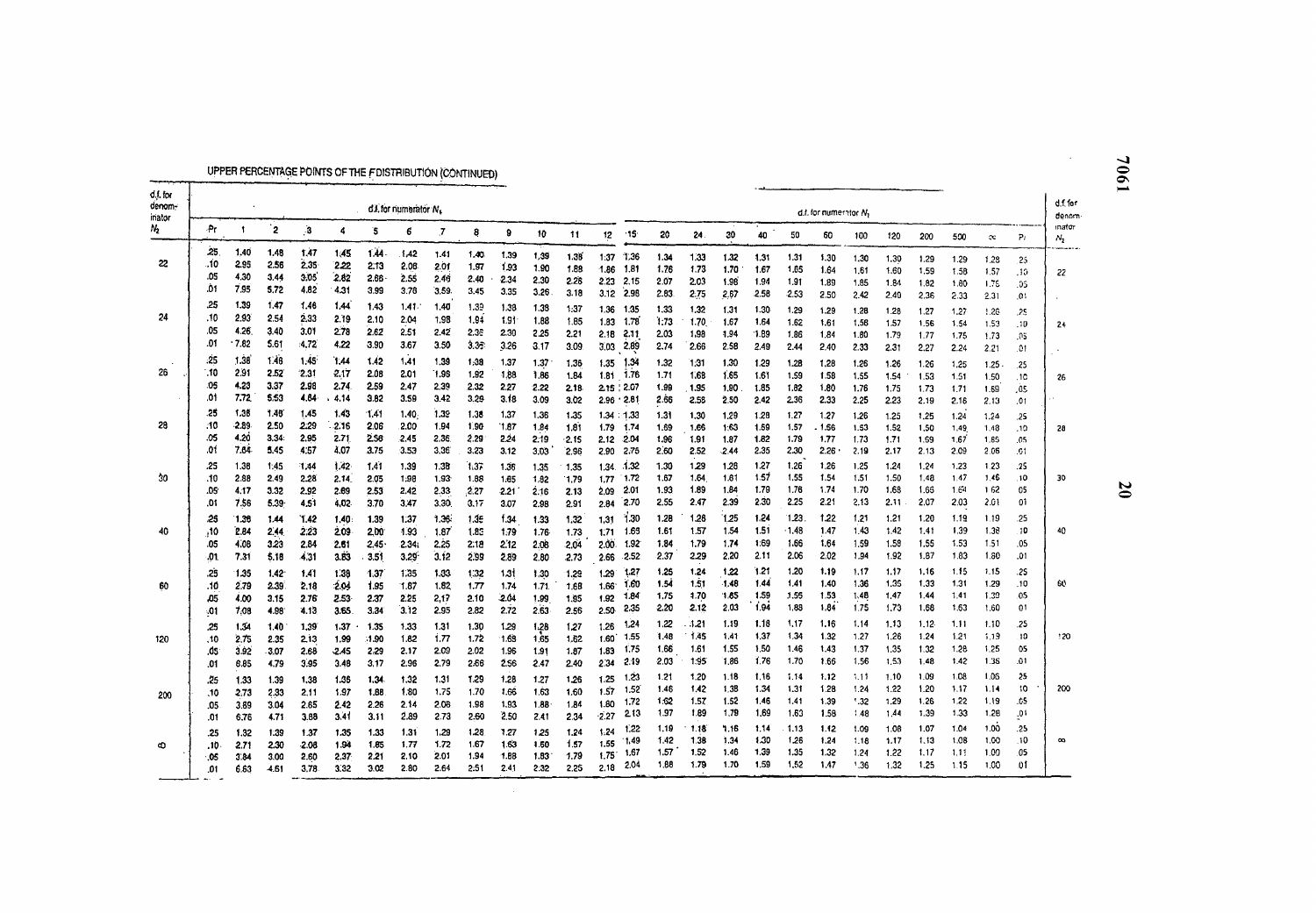. UPPER PERCENTAGE POINTS OF THE  $\chi^2$  DISTRIBUTION.



| Pr<br>Degrees<br>of Freedom | .995                       | .990                    | .975                     | .950                    | .900           | .750       | .500     | .250     | .100    | .050    |         |            |          |
|-----------------------------|----------------------------|-------------------------|--------------------------|-------------------------|----------------|------------|----------|----------|---------|---------|---------|------------|----------|
|                             |                            | $157088 \times 10^{-9}$ | $.982069 \times 10^{-9}$ | $393214 \times 10^{-8}$ |                |            |          |          |         |         | .025    | .010       | .005     |
|                             | 392704 × 10 <sup>-10</sup> |                         | .0506                    |                         | .0158          | . .1015    | .4549    | 1.3233   | 2.7055  | 3.8415  | 5.0239  | 6.6349     | 7.8794   |
|                             | .0100                      | .0201                   | .2158                    | .1028<br>.3518          | .2107<br>.5844 | .5754      | 1.3863   | 2.7728   | 4,6052  | 5.9915  | 7.3778  | 9.2103     | 10.5966  |
|                             | .0717                      | .1148                   | 4844                     | .7107                   | 1.0636         | 1.2125     | 2.3660   | 4.1084   | 6.2514  | 7.8147  | 9.3484  | $-11.3449$ | 12 8381  |
|                             | :2070                      | .2971                   |                          |                         |                | 1.9226     | 3.3567   | 5.3853   | 7,7794  | 9.4877  | 11.1433 | 13.2767    | 14.8802  |
|                             | .4117                      | .5543                   | .8312                    | 1.1455                  | 1.6103         | $2.6746 -$ | 4.3515   | .6.6257  | 9.2364  | 11.0705 | 12,8325 | 15.0863    | 16.7496  |
|                             | .6757                      | .8721                   | 1.2373                   | 1.6354                  | 2.2041         | 3.4546     | 5.3481   | 7.8408   | 10.6446 | 12.5916 | 14,4494 | 16.8119    | 18.5476  |
|                             | .9893                      | 1.2390                  | 1.6899                   | 2.1674                  | 2.8331         | 4,2549     | 6.3458   | 9.0372   | 12.0170 | 14.0671 | 16.0128 | 18.4753    | 20,2777  |
|                             | 1.3444                     | 1,6465                  | 2.1797                   | 2.7326                  | 3.4895         | 5.0708     | 7.3441   | 10.2188  | 13,3616 | 15.5073 | 17,5346 | 20:0902    | 21.9550  |
| ٩                           | 1.7349                     | 2.0879                  | 2.7004                   | 3.3251                  | 4.1682         | 5.8988     | 8.3428   | 11.3887  | 14.6837 | 16.9190 | 19.0228 | 21.6660    | 23 5993  |
| 10                          | 2.1559                     | 2.5582                  | 3.2470                   | 3:9403                  | 4.8652         | 6.7372     | 9.3418   | 12.5489  | 15,9871 | 18,3070 | 20.4831 | 23.2093    | .25 1892 |
| 11                          | 2.6032                     | 3.0535                  | 3.8158                   | 4.5748                  | 5.5778         | 7.5841     | 10.3410  | 13.7007  | 17.2750 | 19.6751 | 21.9200 | 24.7250    | 26.7569  |
| 12                          | 3.0738                     | 3.5706                  | 4,4038                   | 5.2260                  | 6.3038         | 8.4384     | 11.3403  | 14.8454  | 18,5494 | 21.0261 | 23.3367 | 26.2170    | 28 2995  |
| 13                          | $-3.5650$                  | 4,1069                  | 5.0087                   | 5.8919                  | 7.0415         | 9.2991     | 12.3398  | 15.9839  | 19,8119 | 22.3621 | 24.7356 | 27.6883    | 29.8194  |
| 14                          | 4.0747                     | 4.6604                  | 5.6287                   | 6,5708                  | 7.7895         | 10,1653    | 13.3393  | 17.1170  | 21.0642 | 23.6848 | 26.1190 | 29.1413    | 313193   |
| 15                          | 4.6009                     | 5.2294                  | 6.2621                   | 7.2609                  | 8.5468         | 11.0365    | 14.3389  | 18.2451  | 22,3072 | 24.9958 | 27.4884 | 30.5779    | 32 8013  |
| 16                          | 5.1422                     | 5.8122                  | 6.9077                   | 7.9616                  | 9.3122         | 11.9122    | -15.3385 | 19.3688  | 23.5418 | 26.2962 | 28.8454 | 31.9999    | 34.2672  |
| 17                          | 5.6972                     | 6.4078                  | 7.5642                   | 8.6718                  | 10,0852        | 12.7919    | 16.3381  | 20.4887  | 24,7690 | 27.5871 | 30.1910 | 33.4087    | 35 7195  |
| 18                          | 6.2648                     | 7.0149                  | 8.2308                   | 9.3905                  | 10.8649        | $-13.6753$ | 17.3379  | 21.6049  | 25,9894 | 28.8693 | 31.5264 | 34.8053    | 37.1564  |
| 19                          | 6.8440                     | 7.6327                  | 8.9066                   | 10.1170                 | 11.6509        | 14.5620    | 18.3376  | 22.7178  | 27.2035 | 30.1435 | 32.8523 | 36.1908    | 39 5822  |
| 20                          | 7.4339                     | 8.2604                  | 9.5908.                  | 10.8508                 | 12.4426        | 15.4518    | 19.3374  | 23.8277  | 28.4120 | 31,4104 | 34.1696 | 37.5662    | 39.9963  |
| 21                          | 8.0337                     | 8,8972                  | 10,2829                  | 11.5913                 | 13.2396        | 16.3444    | 20.3372  | 24.9348  | 29,6151 | 32.6705 | 35.4789 | 38.9321    | 41.4C10  |
| 22                          | 8.6427                     | 9.5425                  | 10.9823                  | 12.3380                 | 14.0415        | 17.2396    | 21.3370  | 26.0393  | 30.8133 | 33.9244 | 36.7807 | 40.2894    | 42.7956  |
| 23                          | 9.2604                     | 10.1957                 | 11.6885                  | 13.0905                 | 14.8479        | 18.1373    | 22.3369  | 27.1413  | 32.0059 | 35.1725 | 38.0757 | 41,6384    | 44 1813  |
| 24                          | 9.8862                     | 10.8564                 | 12.4011                  | 13.8484                 | 15:6587        | 19.0372    | 23.3367  | 28.2412  | 33.1953 | 36.4151 | 39,3641 | 42.9798    | 45.5585  |
| 25                          | 10.5197                    | 11.5240                 | 13.1197                  | 14.6114                 | 16.4734        | 19.9393    | 24,3366  | 29.3389  | 34,3816 | 37.6525 | 40.6465 | 44.3141    | 46.9278  |
| 26                          | 11.1603                    | 12.1981                 | 13.8439                  | 15.3791                 | 17.2919        | 20.8434    | 25.3364  | .30.4345 | 35,5631 | 38.8852 | 41.9232 | 45.6417    | 48 2899  |
| 27                          | 11.8076                    | 12:8786                 | 14.5733                  | 16.1513                 | 18.1138        | 21.7494    | 26.3363  | 31.5284  | 36.7412 | 40.1133 | 43.1944 | 46.9630    | 49.6449  |
| 28                          | 12.4613                    | 13.5648                 | 15.3079                  | 16.9279                 | 18.9392.       | 22.6572    | 27.3363  | 32.6205  | 37,9159 | 41.3372 | 44.4607 | 48.2782    | 50.9933  |
| 29                          | 13.1211                    | 14.2565                 | 16:0471                  | 17.7083                 | 19.7677        | 23.5666    | 28.3362  | 33.7109  | 39.0875 | 42.5569 | 45.7222 | 49.5879    | 52 3356  |
| 30                          | 13.7867                    | 14.9535                 | 16,7908                  | 18.4926                 | 20.5992        | 24.4776    | 29.3360  | 34.7998  | 40.2560 | 43.7729 | 46.9792 | 50.8922    | 536720   |
| 40                          | 20.7005                    | 22.1643                 | 24,4331                  | 26.5093                 | 29.0505        | 33.6603    | 39.3354  | 45,6160  | 51.8050 | 55.7585 | 59.3417 | 63.6907    | 66 7659  |
| 50                          | 27.9907                    | 29.7067                 | 32,3574                  | 34.7642                 | 37.6886        | 42.9421    | 49.3349  | 56.3336  | 63.1671 | 67.5048 | 71.4202 | 76.1539    | 79 4900  |
| 60                          | 35.5346                    | 37,4848                 | 40.4817                  | 43.1879                 | 46.4589        | 52.2938    | 59.3347  | 66.9814  | 74.3970 | 79.0819 | 83.2976 | 59.3794    | 919517   |
| 70                          | 43.2752                    | 45.4418                 | 48.7576                  | 51.7393                 | 55.3290        | 61.6983    | 69.3344  | 77.5766  | 85.5271 | 90.5312 | 95.0231 | 100.425    | 104.215  |
| 80                          | 51.1720                    | 53.5400                 | 67.1532                  | 60.3915                 | 64:2770        | 71.1445    | 79.3343  | 88.1303  | 96.5782 | 101.879 | 106.629 | 112.329    | 116,321  |
| 90                          | 59.1963                    | 61.7541                 | 65.6466                  | 69.1260                 | 73.2912        | 80,6247    | 89.3342  | 98.6499  | 107.565 | 113.145 | 118.136 | 124.116    | 128.299  |
| 100*                        | 67.3276                    | 70.0648                 | 74.2219                  | 77.9295                 | 82.3581        | 90.1332    | 99.3341  | 109.141  | 118.49° | 124.342 | 129.561 | 135.807    | 140.169  |

1904

 $\mathbf{z}$ 

P.T.O.